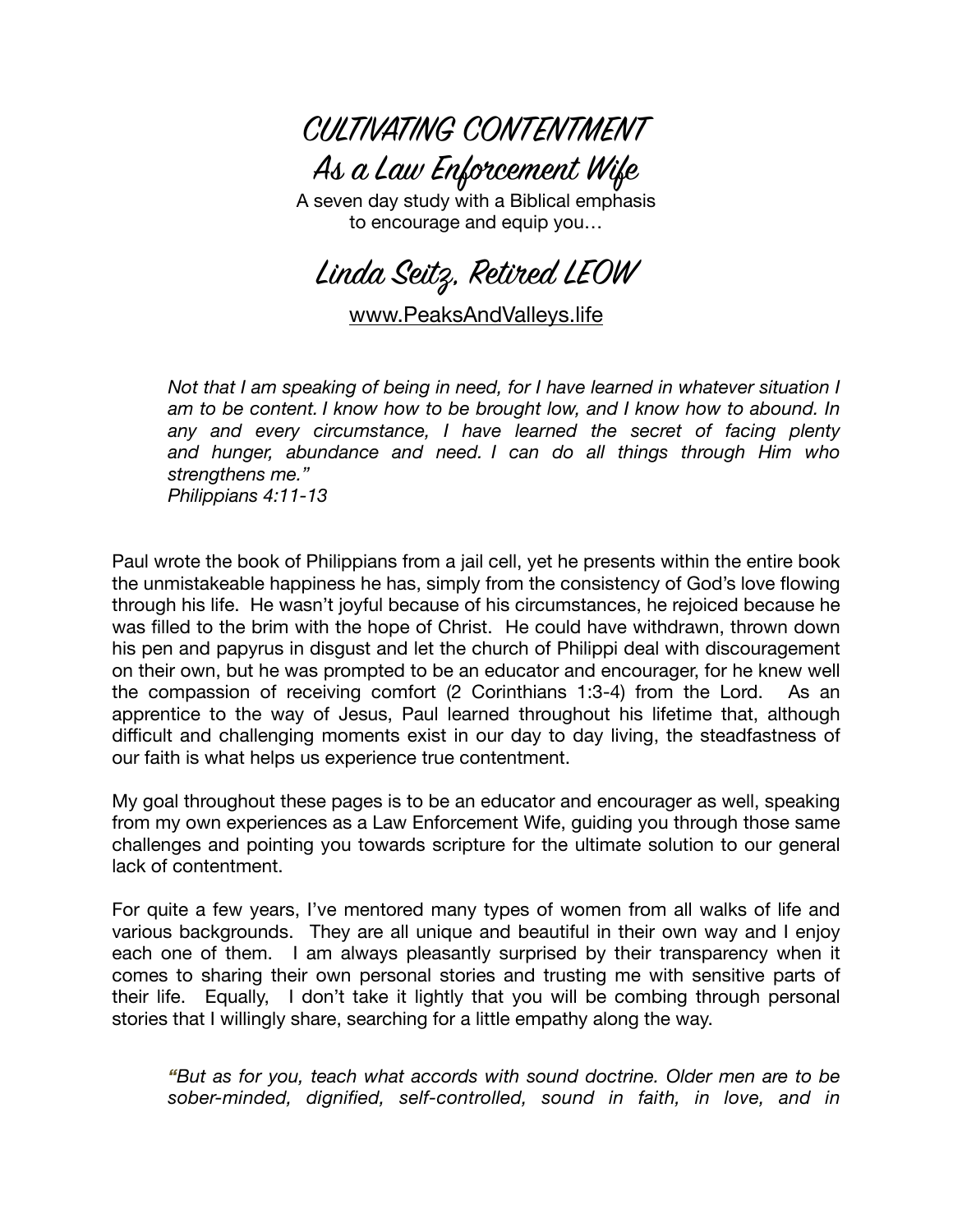*steadfastness. Older women likewise are to be reverent in behavior, not slanderers or slaves to much wine. They are to teach what is good, and so train the young women to love their husbands and children, to be self-controlled, pure, working at home, kind, and submissive to their own husbands, that the word of God may not be reviled. …" Titus 2:1-15*

I really do love to share what I've learned through my 32 years as a LEOW! As scripture states above, contrary to today's culture, I hope you walk away from this study loving your husband more dearly, intentionally loving your babies with a thankful heart and desiring to create a home that feels like a sanctuary for your entire family.

Just a quick reminder, though, this is a Law Enforcement Wife *study* on Cultivating Contentment with a "Biblical emphasis" - NOT a bible study per se. I want to meet you in the practicality of learning new skills, while also emphasizing the cruciality of adding God's Word into every area of your life. Your daily walk in scripture and prayer *will* equip you for the struggles of life and draw you closer to the Lord.

*"All Scripture is God-breathed and is useful for teaching, rebuking, correcting and training in righteousness, so that the servant of God may be thoroughly equipped for every good work." 2 Timothy 3:16-17*

We seem to follow this elusive pursuit of wanting everything to be easy. We may envy others when things go smoothly for them and then we learn, after a few disappointments, that comparison is truly the enemy of contentedness. We get stuck. Our lack of contentment then shows up in our finances, our mental health, our relationships and especially our marriage.

*"Be alert and of sober mind. Your enemy the devil prowls around like a roaring lion looking for someone to devour." 1 Peter 5:8* 

Your Law Enforcement Wife Life requires acceptance and awareness. As a Christian, you have an enemy that loves to whisper lies, affirming your frustrations and coaxing you to be angrily discontent.

Start now, and begin to understand that your officer's career is more than just a job, it's a lifestyle that you've been swept into. Graciously swept into. This life will grow and mature you with the humility that God desires, that is, *IF* you can allow that type of formative work to be done within you. It's not always comfortable, but it is necessary for tweaking your heart posture so you can be a servant for use in the work of the Kingdom.

Say yes to the Lord in this season of your life, surrender to Him and become more of who He is molding you to be. No more complaining or grumbling, let's move forward together, accepting what is and being proud of the position your officer holds.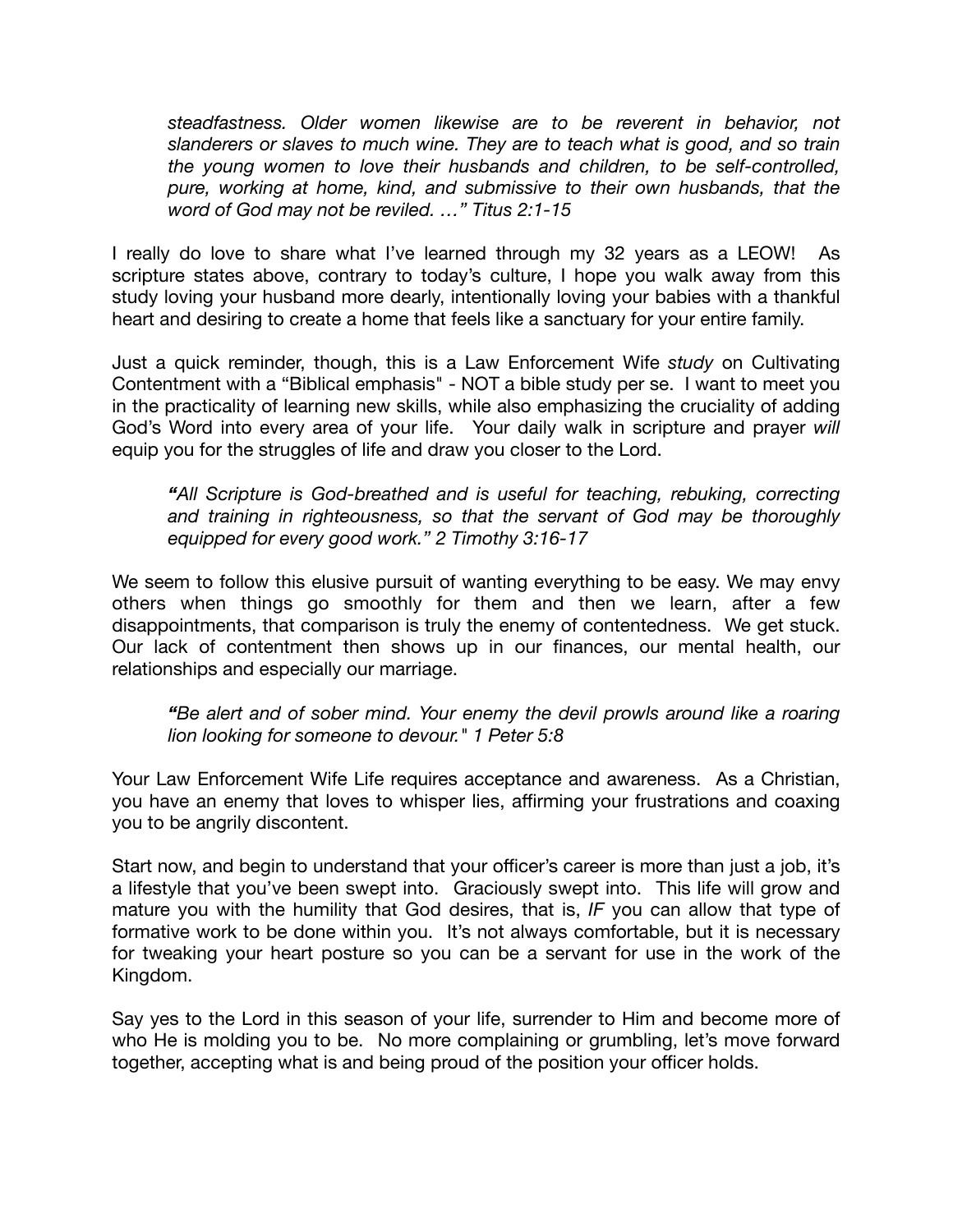## 1. THE WAITING GAME

\_\_\_\_\_\_\_\_\_\_\_\_\_\_\_\_\_\_\_\_\_\_\_\_\_\_\_\_\_\_\_\_\_\_\_\_\_\_\_\_\_\_\_\_\_\_\_\_\_\_\_\_\_\_\_\_\_\_\_\_\_\_\_

"Waiting is a period of learning. The longer we wait, the more we hear about him for whom we are waiting." – Henri Nouwen

Ahh…the waiting game. Something that never even occurred to me when he accepted the job of a first responder. Overtime, graveyard shifts, trainings, testing, qualifications, seminars and the expectation of waiting for him to wake up on his day off. The list goes on. When can I put something on the schedule for myself? I was tired, I was bitter, I was envious of friends and neighbors whose husbands parked in their driveway every night at 5:00 pm on the dot. At which point the chaotic "kid street party" was broken up with a call for dinner because, "Dad's home!"

"*When the righteous cry for help, the Lord hears and delivers them out of all their troubles. The Lord is near to the brokenhearted and saves the crushed in spirit. Many are the afflictions of the righteous, but the Lord delivers him out of them all." Psalm 34:17-19*

Do you feel a little broken hearted? God is with us, LEOWs…and although It did break my heart some nights, I knew the Lord heard all of my sighs and comforted me in all my troubles. Unfortunately, sometimes I forgot about God in those moments and simply tried to muster the strength to get through it all by myself, and for me, that mindset didn't prosper.

As a police wife I wasn't so great at letting my guard down and surrendering, I was afraid it may reveal a perceived weakness within me, and Lord knows that was not in my wheel house. A stiff upper lip (or so I thought) is what it took for me to explain to the kids why dad sometimes had to miss family birthdays, dance recitals, soccer games, award banquets, teacher conferences and the like. The kids were resilient though, they grew up with it so it didn't seem to affect them the way it did me. We found other ways to be together as a family, even if it didn't look the same as everybody else's family. Oh, how many years would it actually take for us to see him on the actual day of Christmas?

The pain of waiting that I faced early on as a law enforcement wife seemed overwhelming and unfair until I decided to take a good, hard look at why I was always so frustrated.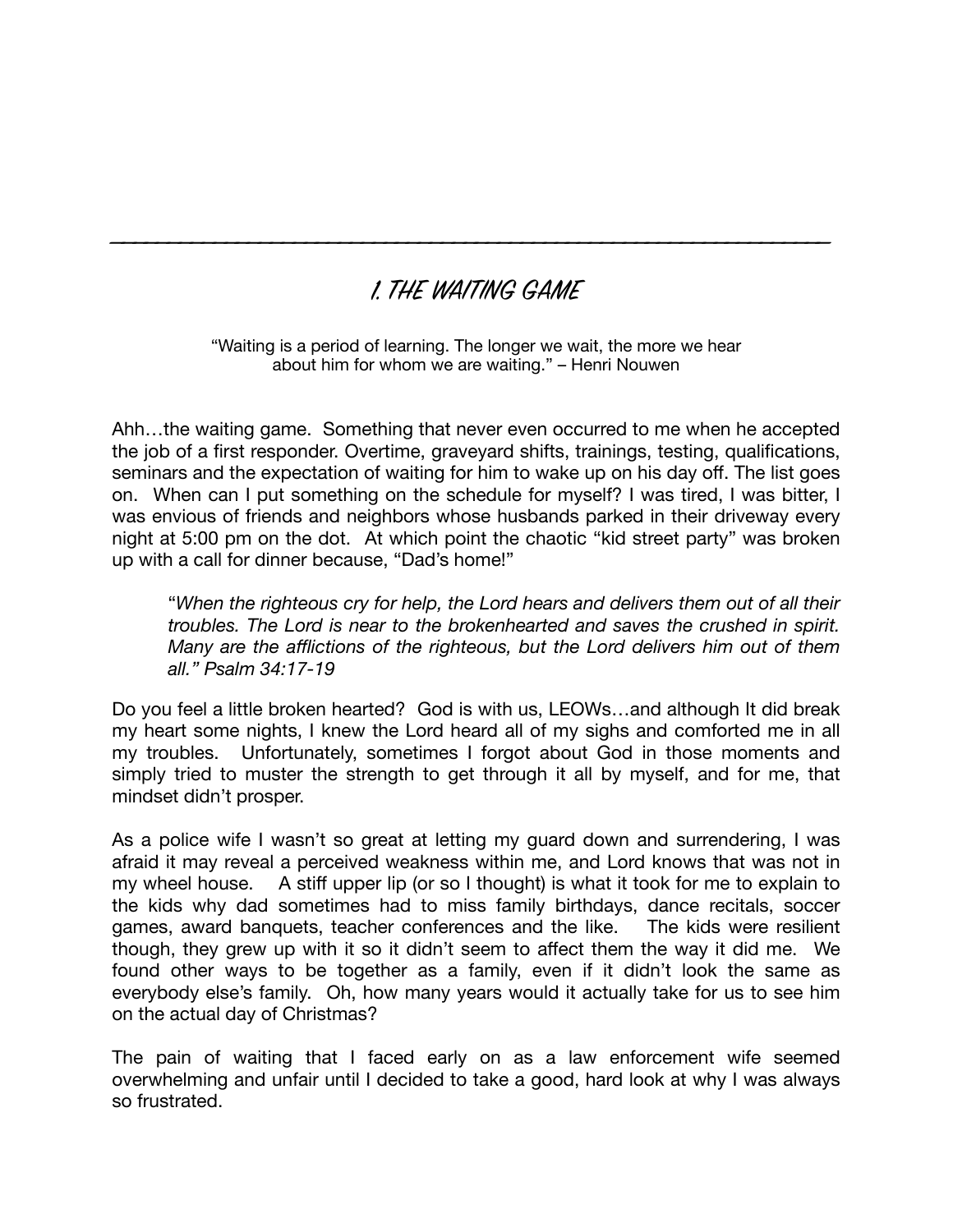Don't miss this: I realized that I needed to shift my perspective, I was watering the negativity of the situation and it was growing like a weed. Initially, it wasn't easy to see things in a positive light, but it also wasn't God's best for me to live in such angst. I could choose to kick and scream and throw a temper tantrum over his most recent shift change, but it wasn't going to do any good. I wanted things to change, I wanted him to be home more, I wanted him to acknowledge all the things I was feeling. I wanted him to fix it.

Nothing was "fixed" the way I had envisioned it, in fact he continued to be gone or sleeping most days for quite a few years of our marriage. There were seasons here and there when he was able to accept a job in a unit that offered daytime hours, but then as soon as promotions came along, he was at the bottom of the barrel again, which meant he was back to the graveyard shift.

Because of this inconsistent schedule, and because I was trying to create a rhythm for the kids, I began to plan events and outings without him. I felt it was necessary for my mental health at the time, but it backfired on me one day when he said, "It hurts when you don't include me, it makes me feel like a paycheck and a roommate."

I was in the middle of a rock and a hard place, how was I supposed to make this work so that both of us were satisfied? The conflict felt like it was crumbling our marriage and I had nowhere to go for mentorship-style advice.

*"Dear friends, do not be surprised at the fiery ordeal that has come on you to test you, as though something strange were happening to you. But rejoice inasmuch as you participate in the sufferings of Christ, so that you may be overjoyed when his glory is revealed." 1 Peter 4:12-13* 

I wanted to look at all of it with an eternal perspective, it just seemed impossible. I wanted to be accepting and joyful, because it wasn't easy for him either, he had a job to do, and it was his calling. He was bound by the department's needs and excited about the work he was lucky enough to participate in, and he loved the challenge of a change of scenery within the department if it was offered.

However, and this is the biggest point, I married a man who was drawn to helping others, solving problems, getting the bad guys off the street. A servant-hearted man. Exactly the man I wanted and needed in my life. So what was *my* problem?

I knew that living a life in such tension of wanting and needing something other than what I had was going to kill me, so I apprehensively began to invite God into my circumstances. I say that delicately because I was a new Christian at the time and I wasn't sure how to accomplish this. Slowly but surely, my prayers began to sound a lot less like, "Lord, please help him see how difficult this is for me" and a lot more like,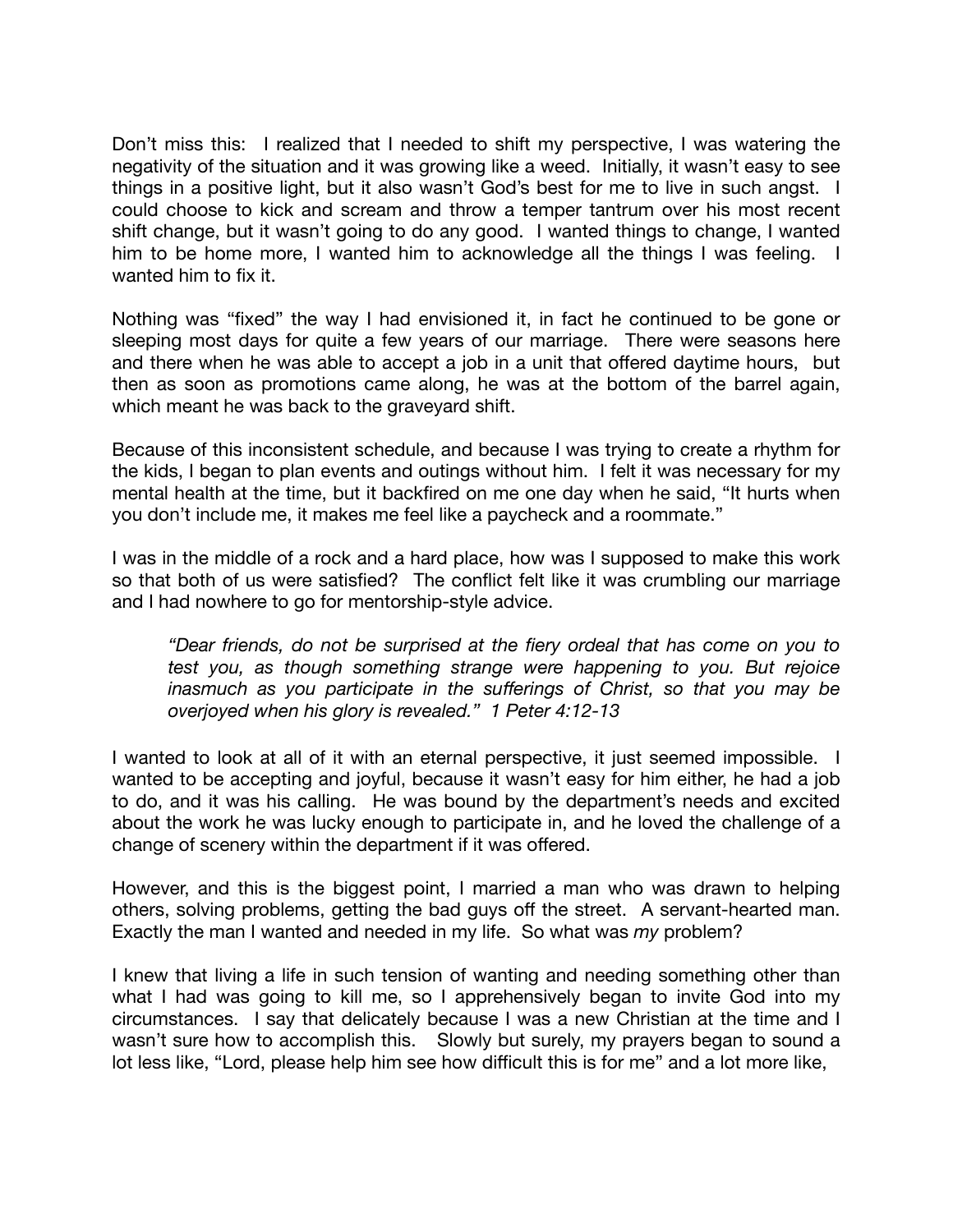*"Lord, please help me appreciate and accept the gift of his job and be grateful for how he generously pours into society…please make me a wife with a heart that is soft, a mind that is forgiving and eyes that are fixed upon you for my strength."* 

*May the LORD repay you for what you have done. May you be richly rewarded by the LORD, the God of Israel, under whose wings you have come to take refuge." Ruth 2:12* 

I needed God's comforting and safe refuge. I was still learning how to process all of this and figuring out how to bake it in the cake of my life. Fear was staring me in the face during this season of life as a young wife. Fear of something happening to my husband in this dangerous job and fear that I was not doing a solid job parenting while feeling like a single mom.

I learned, as I read through scripture and attended bible studies, that God was always here for me in this life as a law enforcement wife, He would not leave nor forsake me. He is the only one who truly knows the sadness, loneliness and burdens that come along with waiting for hubby to come home, and the Lord is the one I needed to confide in for lasting comfort.

#### *"Let us not become weary in doing good, for at the proper time we will reap a harvest if we do not give up." Galatians 6:9*

I picked myself up by the bootstraps and came up with a plan to thwart the "worry and waiting" in my mind. To represent our life visually, I bought a big, old fashioned, paper calendar and started writing. Everyone was represented with a color of their own, dad was blue, mom was pink and so on.

I filled in my items first, then invited the family to participate. We put everything on this calendar and it saved our butts. When Brian got home to see it, he was pleased. He filled in his days at work and his days off and then we planned. Planned for family days, special events, goals, dreams, you name it. The kids were excited and the things that were happening next were visually represented. Whenever they asked about the schedule, I just pointed to the calendar. There was something about having our structure written out that eased our anxiety as a family.

This calendar obviously had to be flexible, as there were always surprise overtime arrests, or mandatory call-outs, but in the long run it was a life saver. It helped us prioritize, it helped him see the volume of tasks I was participating in because of sports practices at different times and in different directions and it helped us all develop boundaries to which events we would respond "no". We valued time together in a new way and for us, it was a beautiful answer to prayer.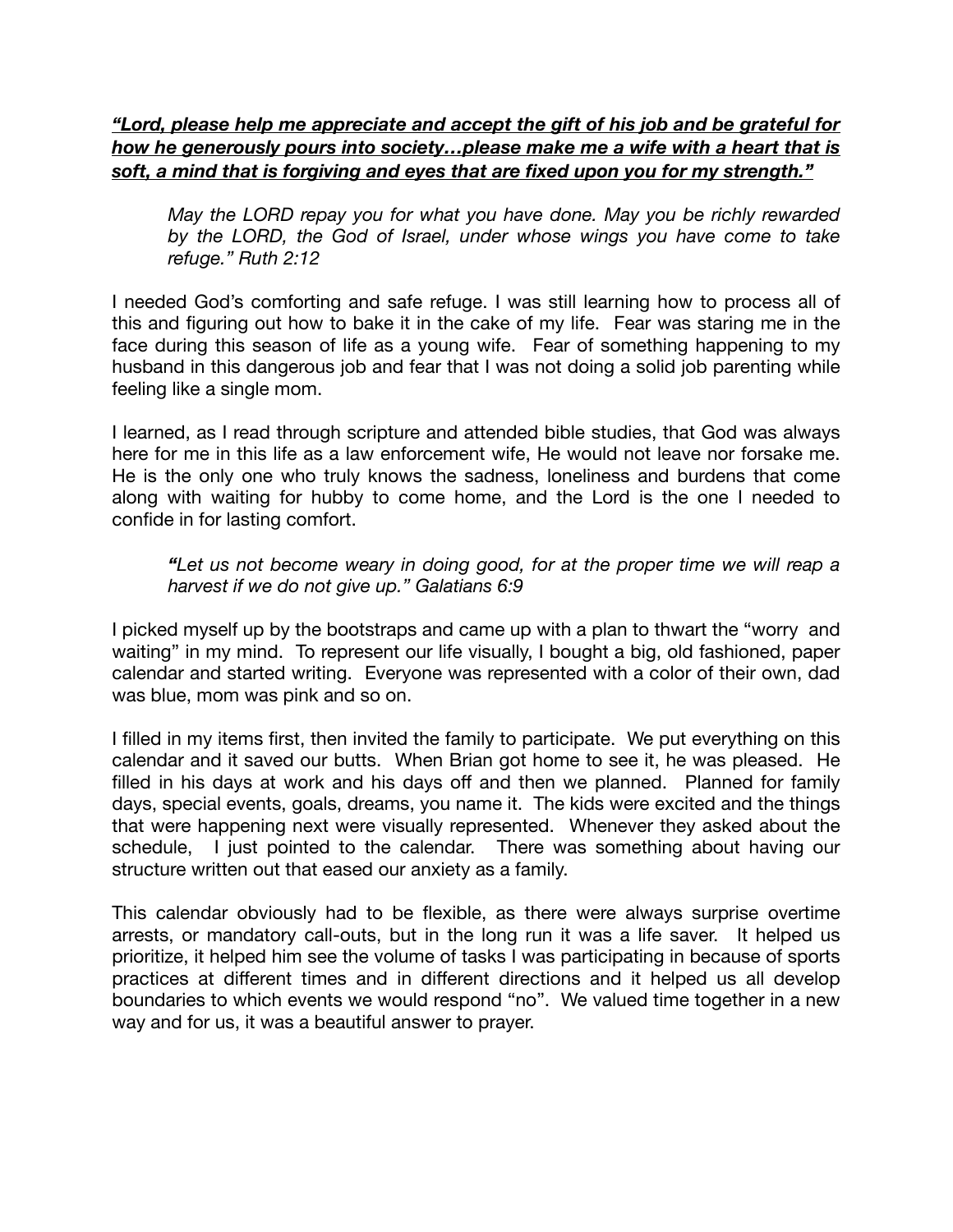$REVIEW:$  Waiting is not easy. Whether we're waiting for our officer, waiting to purchase that new couch or waiting for illness to subside, it is always difficult.

I encourage you today to begin to pray.

Pray that as you wait, you would be reminded of Daniel, who waited and fasted in prayer and petition for his people. God listens and God answers. I encourage you to continue and persist in your conversations with the Lord, he hears the prayers of the righteous and delivers us. (Psalm 34:17)

*"Then he continued, "Do not be afraid, Daniel. Since the first day that you set your mind to gain understanding and to humble yourself before your God, your words were heard, and I have come in response to them." Daniel 10:12* 

Is your heart posture such that your officer recognizes your maturity in the area of acceptance of his schedule?

How will you incorporate prayer into your day?

Would a family calendar help with displaying the hope of what's to come?

## 2. TASK AVERSION

\_\_\_\_\_\_\_\_\_\_\_\_\_\_\_\_\_\_\_\_\_\_\_\_\_\_\_\_\_\_\_\_\_\_\_\_\_\_\_\_\_\_\_\_\_\_\_\_\_\_\_\_\_\_\_\_\_\_\_\_\_\_\_

I've heard that hard work never killed anyone, but I say why take the chance? – Ronald Reagan

How many officers does it take to change a lightbulb? None, they're at work, the LEOW does it! Cinderella, cinderella…the mantra I sang for many of those early days.

I felt like a maid, taken advantage of, single mom, overworked and underpaid. I suffered from a lack of gratefulness. I was numb with the amount of complaining and comparing I dwelt in, wondering when I would be able to schedule in some rest for myself…for the love of all humanity!

There are some situations we find ourselves in that serve to make us stronger, though, and we are better for it. Law enforcement wives become pretty tough cookies.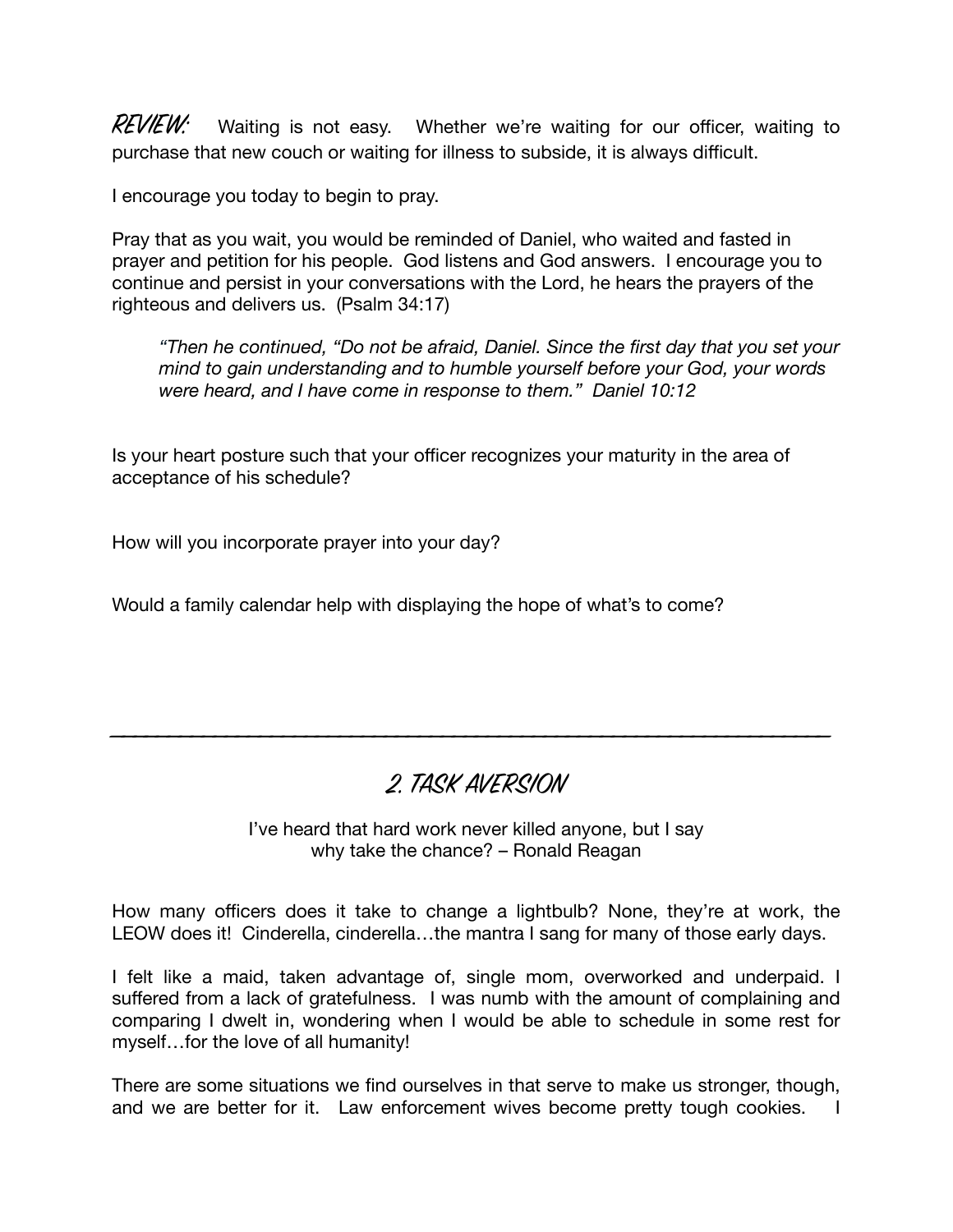mean, who else does the kind of home projects we do? There are things that simply must be done on the home front while the officer is at work, so we put our needs on the back burner and watch YouTube to learn how to finish the heavy tasks on our own. On more than one occasion you could've spotted me aggressively pulling on the starter cable of the lawn mower, getting ready to make a few runs along our front lawn. After all, I wasn't sure when he was going to be home next and it needed to be done.

It's tempting, but we cannot compare our friend's and neighbor's marriages to our law enforcement marriage, you may as well be comparing apples to oranges. It may look as if every other couple has pleasantly divided their tasks evenly, and they may have, but getting stuck on that is unhealthy. Accept, appreciate and be grateful for what you have, otherwise you may be setting yourself up for continual disappointments.

#### *"May the favor of the Lord our God rest on us; establish the work of our hands for us - yes, establish the work of our hands." Psalm 90:17*

I didn't have an appreciation for my home and my family during the grumbly season in my life, but I got a wake up call one day that I will never forget. My friend told me the story of a mom she knew who was on hospice, suffering from terminal cancer. She said, "All this mom wants to do nearing the end of her life is to be part of washing her kids' laundry. She wants to smell it, fold it and put it away neatly as a way to love on her family." Gulp. That hit me like a ton of bricks. She *wanted* to do the laundry. It was her love expression as a mom and now she was too weak to complete the task. I never again complained about laundry and it ignited in me the need to be thankful for my little stack of shirts and tiny baskets of socks. I am forever grateful for that reminder and it will always be written on my heart. Be thankful if you are healthy enough to take care of your home and family….it's a gift.

*"Whatever you do, work at it with all your heart, as working for the Lord, not for human masters, since you know that you will receive an inheritance from the Lord as a reward. It is the Lord Christ you are serving." Colossians 3:23-24* 

Yes, the world will tell you that you should stand up for the "more powerful me", or that every other wife and mom has the time and budget to get their hair and nails done, hire a nanny and a housekeeper and work out at the club to get that perfect body. The enemy lies through commercials and social media - just turn them off. These temptations are things we all need to *live above*. The circumstance you're in as a LEOW is not a bad one, as long as you and your officer communicate well regarding home tasks that may be burdensome in order to find a sensible "task plan" moving forward.

No, Brian did not do the daily tasks, nor did he do the things that had a deadline, because that would've been *deadly* and many things would've been missed. However, we put our heads together and came up with tasks that he *could* participate in, that were monthly or yearly in nature. He was in charge of all of the car maintenance, the yard maintenance (sprinklers, planting, fence fixing, power washing), filter changing,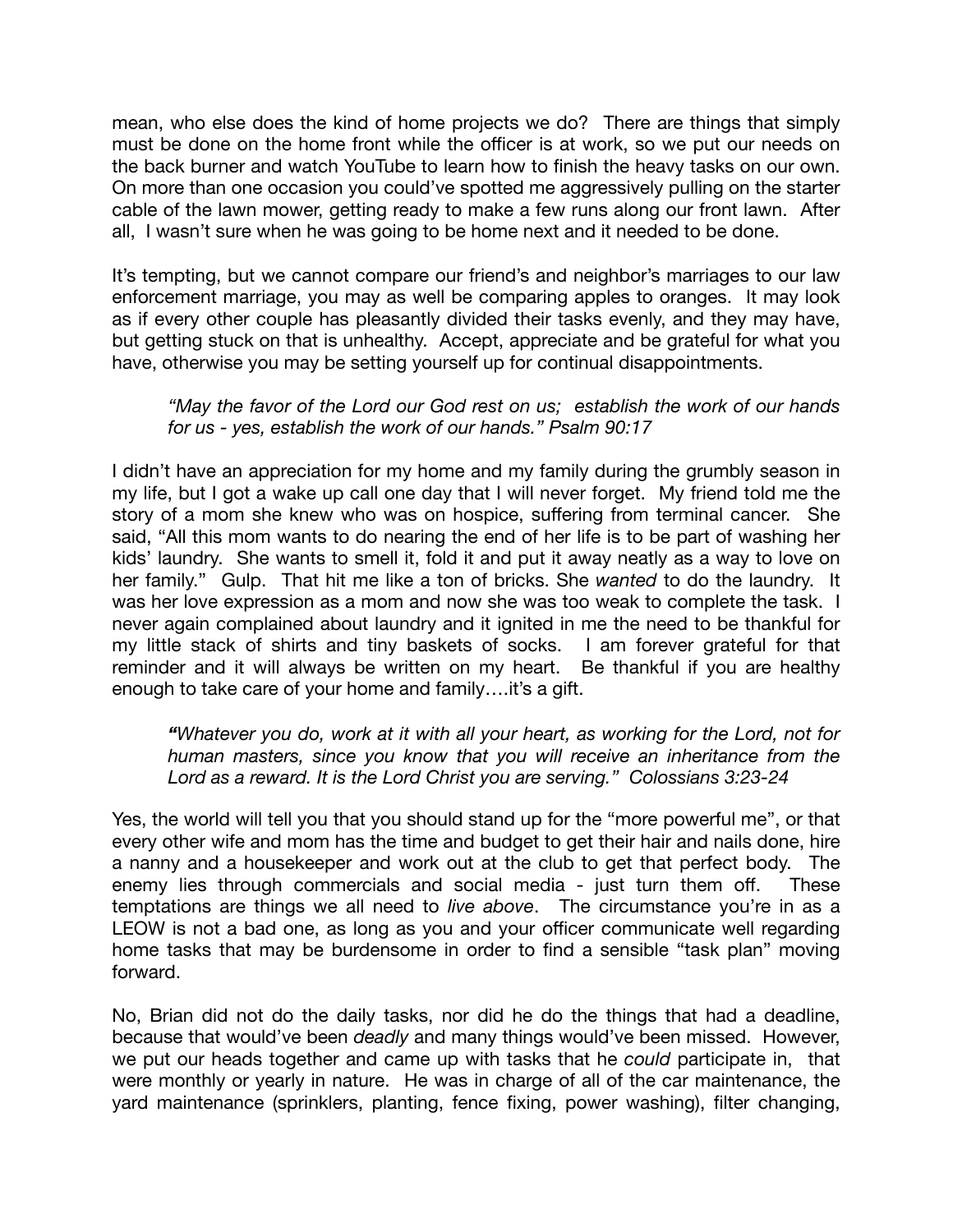heating/air conditioning checks, sink or toilet repairs, camping reservations/vacation goals, searching mortgage rates, taxes, shredding paperwork, etc. I would much rather do dishes and laundry than to do those tasks anyway, so we were able to agree on the matter. We received a sense of balance from this activity, and we were both satisfied with the outcome.

If you have some rigidity in those aforementioned tasks and want them to be done your way only, then I presume that may be another problem altogether, and it could be time for a little flexibility with the outcome of those tasks.

Now, I want to mention something that I hope *you're both* set to entertain. Always, always PRAISE what you want to see repeated. If a task has been done, and it takes a load off of you, please don't miss the opportunity to encourage this to make certain it happens again. In this way, you are recognizing someone's efforts and acknowledging their thoughtfulness and hard work.

 $REVIEW:$  When we walk through difficult and strenuous times as a law enforcement wife, we have to remember that the Lord already knows what is happening in our home. Isn't that a beautiful reminder? He sees the sacrifices you make and He sees the general tasks you've completed along with the nurturing you provide for your kids, and the intimate closeness you share with your husband.

The Lord is greatly pleased with you. You have walked in obedience to Him and you have been able to see the people in your family with whom you've been gifted, as children of God. This is more than just your daily walk, you are storing up treasures in heaven, "where moths and vermin do not destroy." (Matthew 6:20)

God showed Joseph in a dream that wonderful things would happen in his life. Joseph, even though he spent time "waiting" in prison and as a slave in Potipher's house, kept his faith in the Lord.

*"The Lord was with Joseph so that he prospered, and he lived in the house of his Egyptian master. When his master saw that the Lord was with him and that the Lord gave him success in everything he did, Joseph found favor in his eyes and became his attendant. Potiphar put him in charge of his household, and he entrusted to his care everything he owned." Genesis 39:2-4* 

I would encourage you to do the same…keep your faith during this season.

Stay close to Jesus, have faith in Him to see you through the rough and physically grueling days. Surrender all to him and he will create peace that passes understanding (Philippians 4:7) throughout your home.

Thank the Lord now, in a written prayer, for all that He is accomplishing and will accomplish through your life lived in obedience to Him. This is what I call a "Faith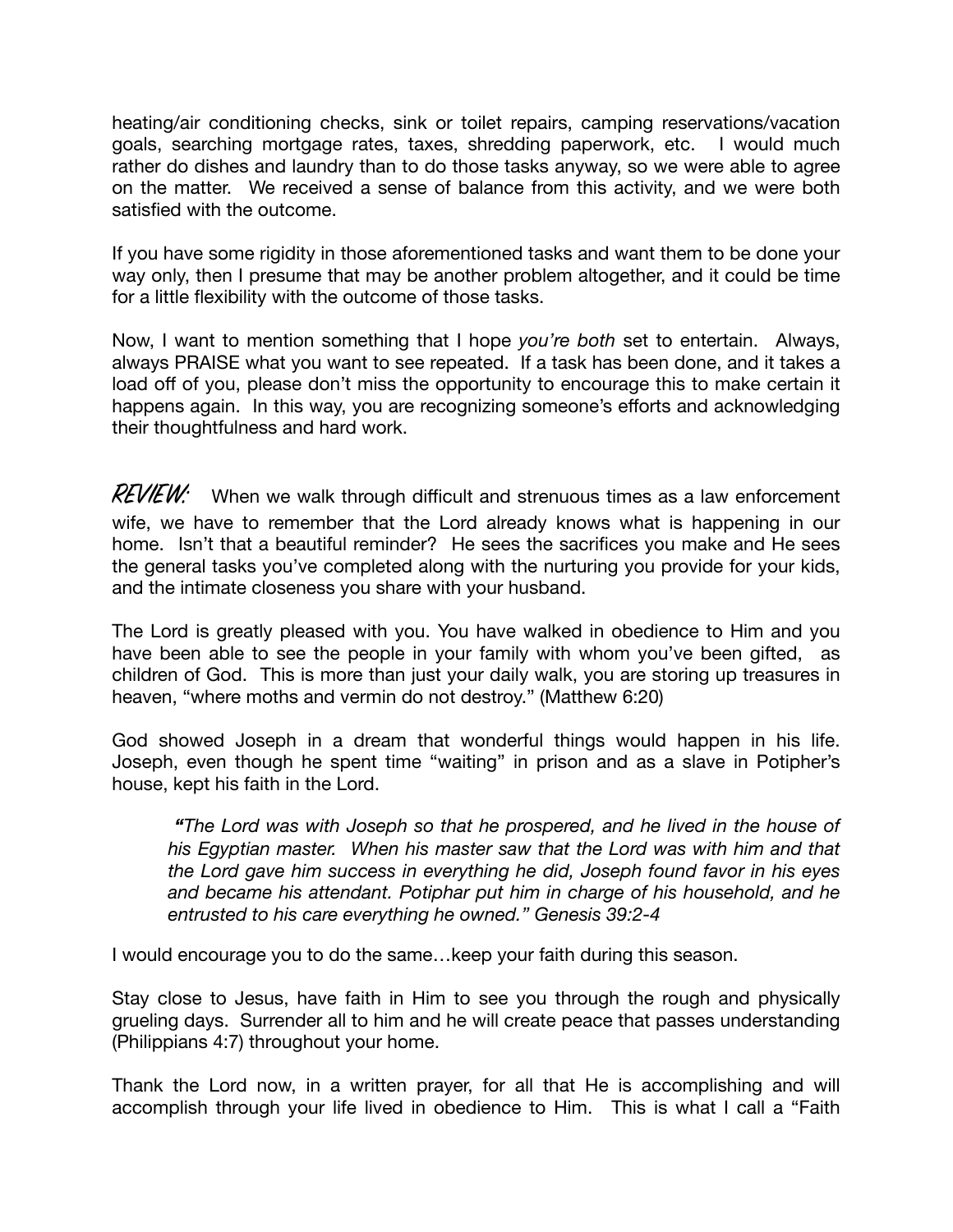Prayer"…we have faith that the Lord has good plans for us even though we cannot see them now.

Are you able to praise your spouse today for something you noticed that was finished well?

When you complete tasks, is it to the glory of God? What is your heart posture in this?

Your mood may dictate the temperature of the home…are you warming it up or making it uncomfortably cold?

3. DISNEYLAND DAD

\_\_\_\_\_\_\_\_\_\_\_\_\_\_\_\_\_\_\_\_\_\_\_\_\_\_\_\_\_\_\_\_\_\_\_\_\_\_\_\_\_\_\_\_\_\_\_\_\_\_\_\_\_\_\_\_\_\_\_\_\_\_\_

#### "You can't go back and change the beginning, but you can start where you are and change the ending." – C.S. Lewis

The whole house lights up when he gets home. He wrestles with the kids, builds blanket forts, plays catch and takes them on an adventure walk so I can make dinner. Will I ever get to experience that level of freedom and fun?

Or, maybe you're the fun one in the picture! Either way, things change when the officer walks through the front door. The kids have held up their excitement like a dam in their hearts and when dad gets home it breaks open into sheer exuberance! How come I never get that kind of greeting?!

There are positives and negatives to this scenario. Sometimes, the officer *needs* half an hour to wash the day away and get back in the mindset of home. He may require time to switch from work mode to home minded, and in the meantime you just want to fling kids at him for a time of respite. And then sometimes, us wives become a tad confused because we've been with moody kids all day and suddenly they're full of joy!

*"Do nothing out of selfish ambition or vain conceit. Rather, in humility value others above yourselves, not looking to your own interests but each of you to the interests of the others." Philippians 2:3-4* 

In our marriage, we came up with a good solution to nurture each other's needs after a few months of mishaps and selfishness. We decided that giving Brian time for a shower right when he got home would serve to re-energize him enough to happily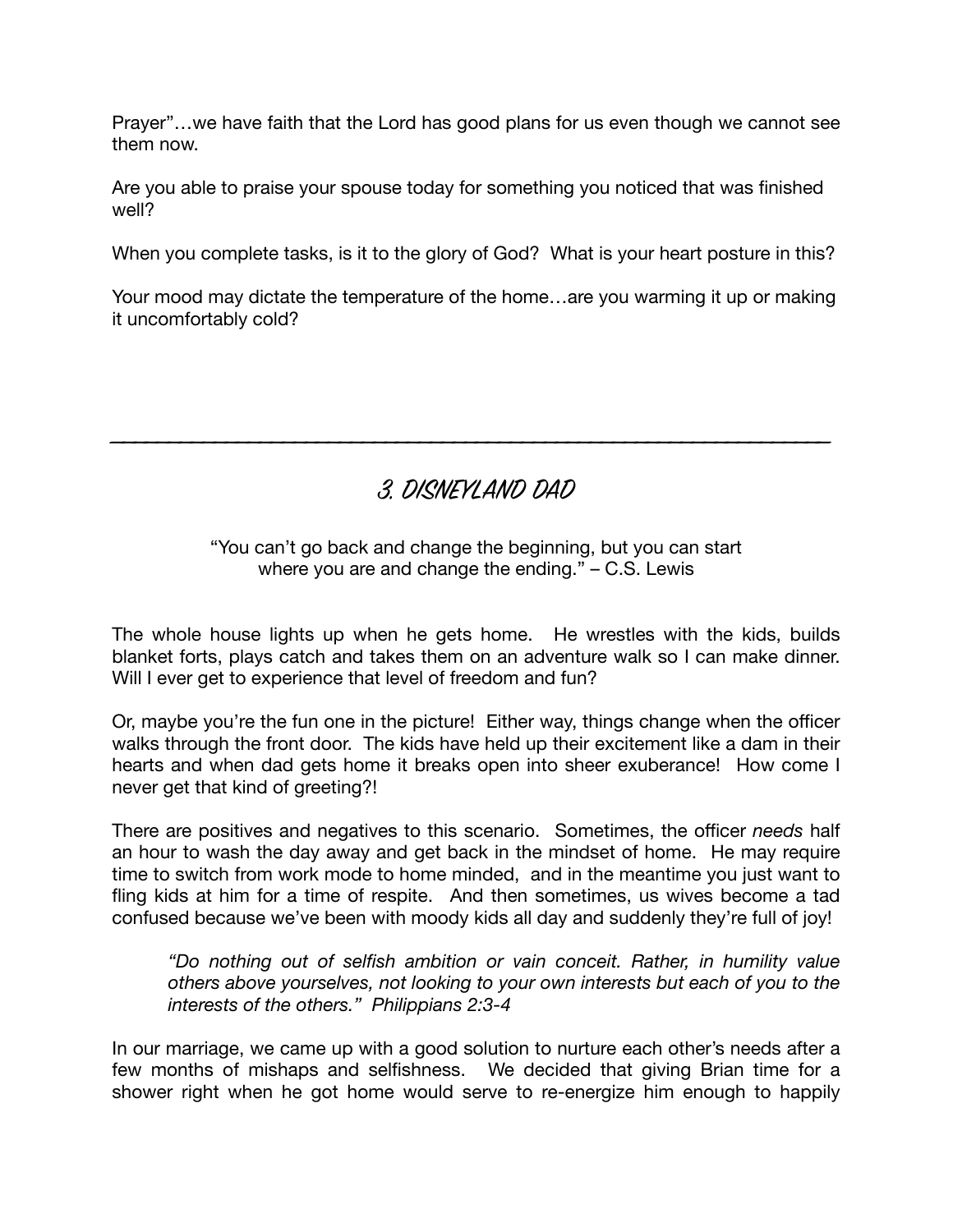engage with the kids. Afterward, as he was heading down the stairs to be part of the family again, I would be headed upstairs with a cup of tea and a favorite magazine for some solid alone time. Coordination and communication work wonders!

Alone time, doesn't that sound dreamy? Do you really know who you are? What would you do if you had an hour to yourself? I mean, the unique woman God made you to be…do you know her? You've been "knit together" by the Almighty God as an individual. If you do not know yourself apart from your spouse, things may look a little fuzzy.

You may unintentionally be "idolizing" your spouse if they are the only ones you can have fun with, they are the only ones you wait for, they are the only ones you plan things with. If so, you're left flat when your officer finally comes home and they have little energy left to be everything you need them to be. You may be expecting too much from them. When you idolize only the Lord, He sets things in the correct order and it's easier to experience the joy He has for you. It may be time to branch out and begin paying attention to the things that fire you up again!

It's not egocentric to think of getting to know yourself again, it's rational. If you've never completed a personality profile assessment, now may be the time to do so. It may not be entirely scriptural, and you want to enter into it *"not think[ing] of yourself more highly than you ought, but rather think[ing] of yourself with sober judgement, in accordance with the faith God has distributed to each of you"* (Romans 12:3), so that you are guided by the Spirit instead of by culture in this realm of psychology.

All I can say is that when Brian and I both read our Enneagram type descriptions, we began to have the verbiage we needed in order to communicate more fruitfully. After processing our personalities, I could say, "Oh, he's reacting or behaving from how he is naturally wired, he's really not angry with me", and he could understand, "Oh, she packs the car that way because she like to be organized, she's really not trying to drive me crazy."

It helped immensely to challenge ourselves in our weaknesses that needed to be shored up and encourage ourselves in the strengths that God provided for us as individuals. We began to appreciate one another again. I highly recommend beginning to do some things reignite your early passions (nothing expensive, immoral or illegal) that you once had even before you were married. In this way, you're not so concentrated on the fact that "Disneyland Dad" always gets to have all the fun. Seek out new directions, nurture yourself in line with scripture and allow the Spirit of the Living God to speak into how uniquely He made you.

*"So I find this law at work: Although I want to do good, evil is right there with me. For in my inner being I delight in God's law; but I see another law at work in me,*  waging war against the law of my mind and making me a prisoner of the law of *sin at work within me. What a wretched man I am! Who will rescue me from this body that is subject to death?" Romans 7:21-24*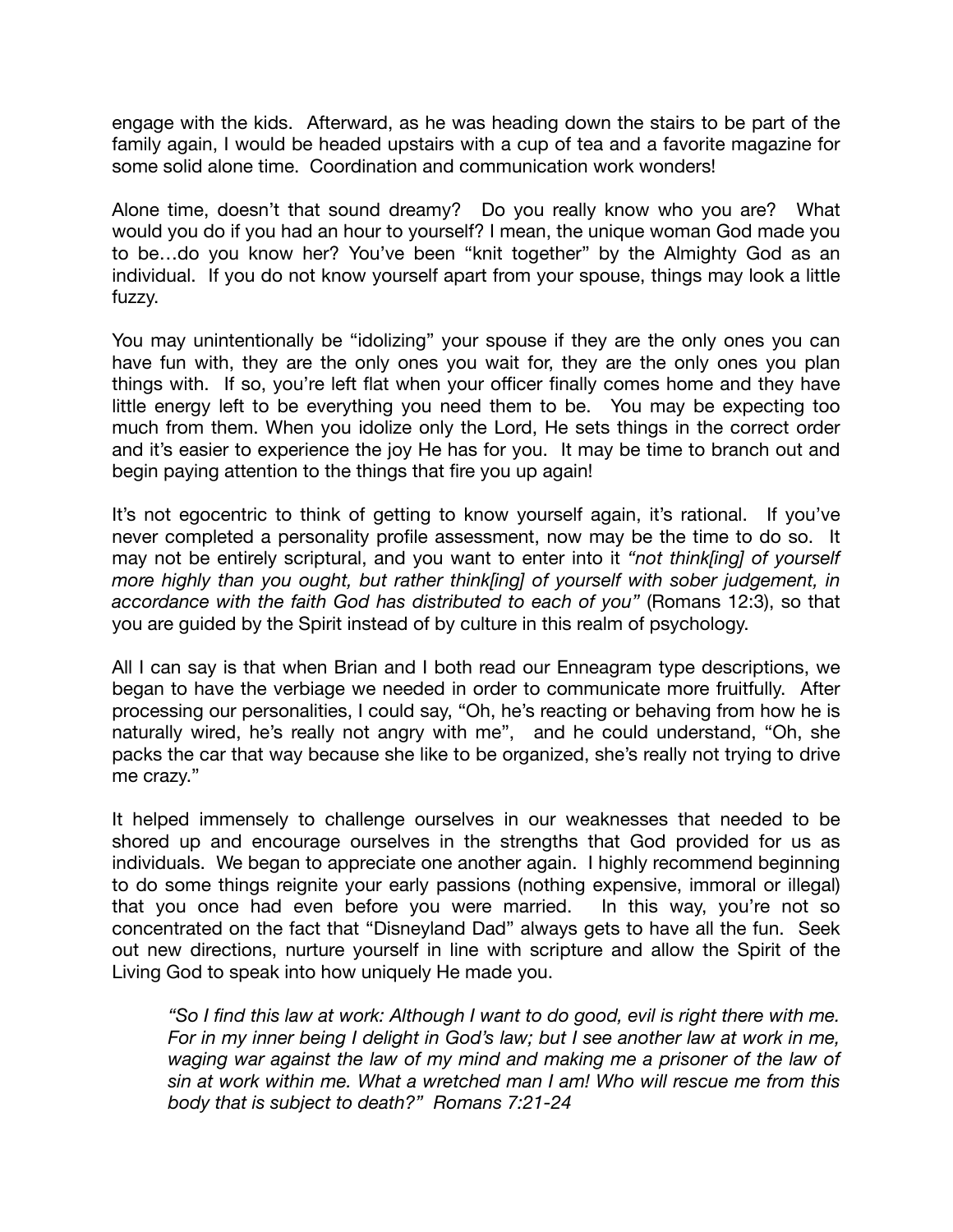God can and will rescue you from a life of bitterness. Your job is to confess, repent and ask Him to mold you and make you into a person that looks more like Jesus everyday.

Now, about that "Disneyland Dad"…it's your turn to change things up a bit. It's time to join in on the fun! Try not to be so serious all of the time. Grab some easy microwavable meal and toss it on a plate once in a while so you can make time to enjoy the blanket fort, too! Take that adventure walk with them. Say yes to crazy things, be weird…your kids will store that up in their memory banks.

I remember once, Brian came home, put his bathing suit on and immediately started dashing towards the pool. He jumped in and the kids quickly joined him. They were yelling from the water, "C'mon mom…jump in!" Well, I was still fully dressed and stood there for a moment thinking this would be a good time to get that vacuuming done or clean up those toys. But, much to everyone's surprise, I jumped in the pool with my clothes on. The surprised laughter that ensued from Brian and the kids was deafening. They were in total shock. It definitely made a mark in a good way and I proved to myself that I could be the fun mom, too!

 $REVIEW:$  Don't get distracted by trying to measure up. We have an enemy at work that whispers to us things like, "He gets to have all the fun" "He never thinks about me at home" "He's too busy with the brotherhood of the blue to care"…

*"For our struggle is not against flesh and blood, but against the rulers, against the authorities, against the powers of this dark world and against the spiritual forces of evil in the heavenly realms." Ephesians 6:12*

It's not about the frustration, hurt and confusion you're sitting in. It's about the thoughts in your head. If they do not measure up to the fruits of the Spirit regarding a brother or sister in Christ, or yourself, then you are being deceived. The enemy of God lies, cheats and steals our joy away, if we let him.

See if you can relate to the story of Mary and Martha…

*"As Jesus and his disciples were on their way, he came to a village where a woman named Martha opened her home to him. She had a sister called Mary, who sat at the Lord's feet listening to what he said. But Martha was distracted by all the preparations that had to be made. She came to him and asked, 'Lord, don't you care that my sister has left me to do the work by myself? Tell her to help me!'* 

*Martha, Martha,' the Lord answered, 'you are worried and upset about many things, but few things are needed—or indeed only one. Mary has chosen what is better, and it will not be taken away from her.'" Luke 10:38-41*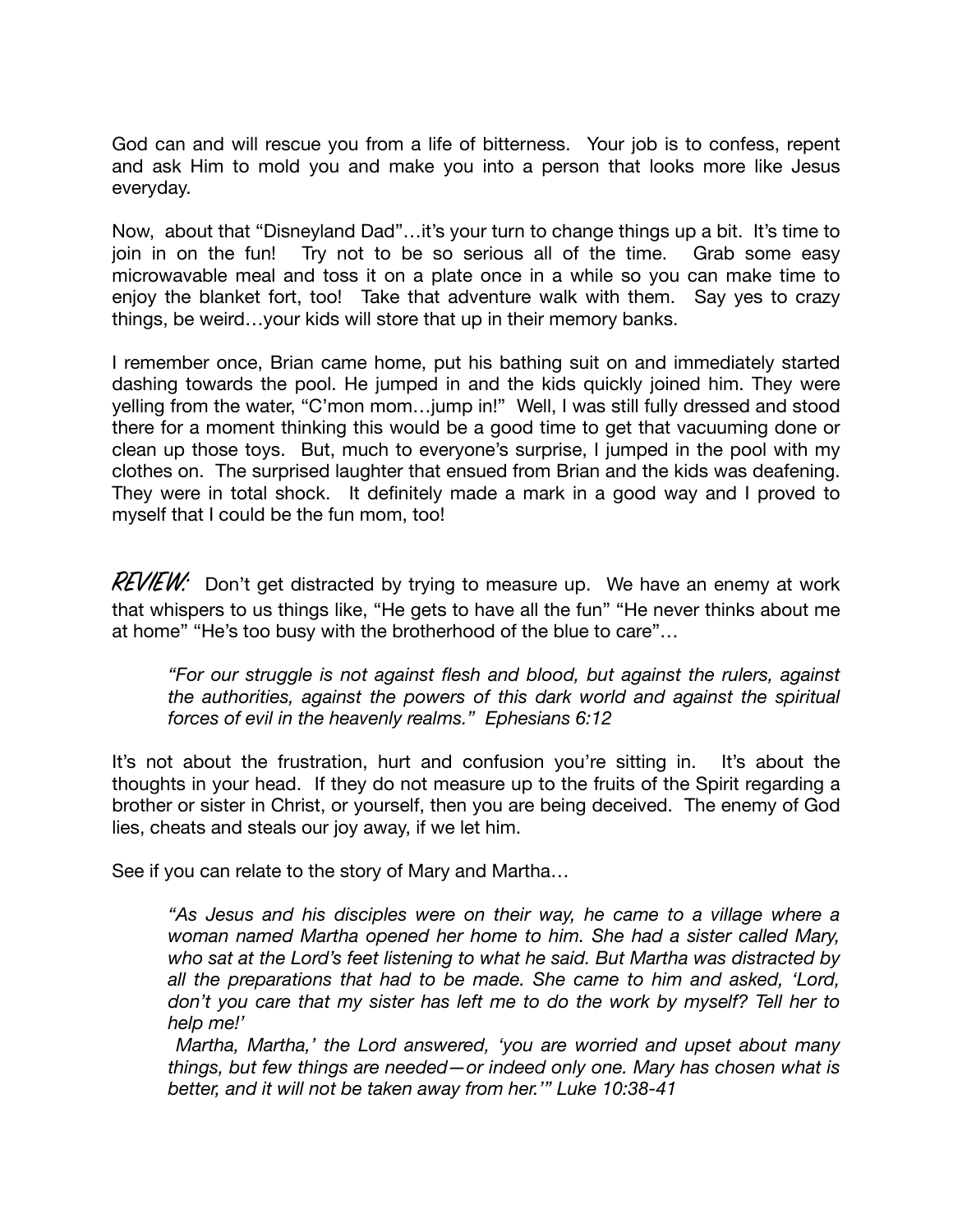Incorporate a quiet time with the Lord today regarding this verse in Luke. Are you content with sitting at His feet?

Thank the Lord for how He made you, physically, emotionally, your personality, your gifts and talents. What qualities were you made with that will allow you to grow the Kingdom in a unique way?

Name one thing that you are willing to add into your week to be silly and fun again!

## 4. ROLE APPRECIATION

\_\_\_\_\_\_\_\_\_\_\_\_\_\_\_\_\_\_\_\_\_\_\_\_\_\_\_\_\_\_\_\_\_\_\_\_\_\_\_\_\_\_\_\_\_\_\_\_\_\_\_\_\_\_\_\_\_\_\_\_\_\_\_

### *"It is only with gratitude that life becomes rich!" –Dietrich Bonhoeffer*

You have many roles in life. At certain points in time, some roles weigh more heavily and take the lead. You were once a daughter, and that role may rise again if your parents face illness and need assistance. You are a mom, that role will also be larger and more weighty during crucial years in their lives and then will trail off when they become more independent. But, did you know healthy people keep their roles to no more than five at one time? We can't handle much more than that without our well running dry.

Being fulfilled in your roles may be directly linked to whether or not you keep those roles in balance. Seeking harmony when you're serving in too many places is almost impossible.

I walked through a season of my life when I took on too many roles and it didn't end well. This seemingly harmless need to "do" everything, "be" everything and "control" everything brought me to the inside of an ambulance as I took a terrifying ride to the hospital.

I woke up that morning and literally could not breathe. Brian was taking my pulse, squeezing my fingers for blood flow, and even checking my pupils. One 911 call later and I was being taken on the scariest ride of my life. Even the paramedics assumed I was having a heart attack. I was hooked up at the hospital, poked, prodded and checked over with a fine tooth comb. After many hours, examinations and blood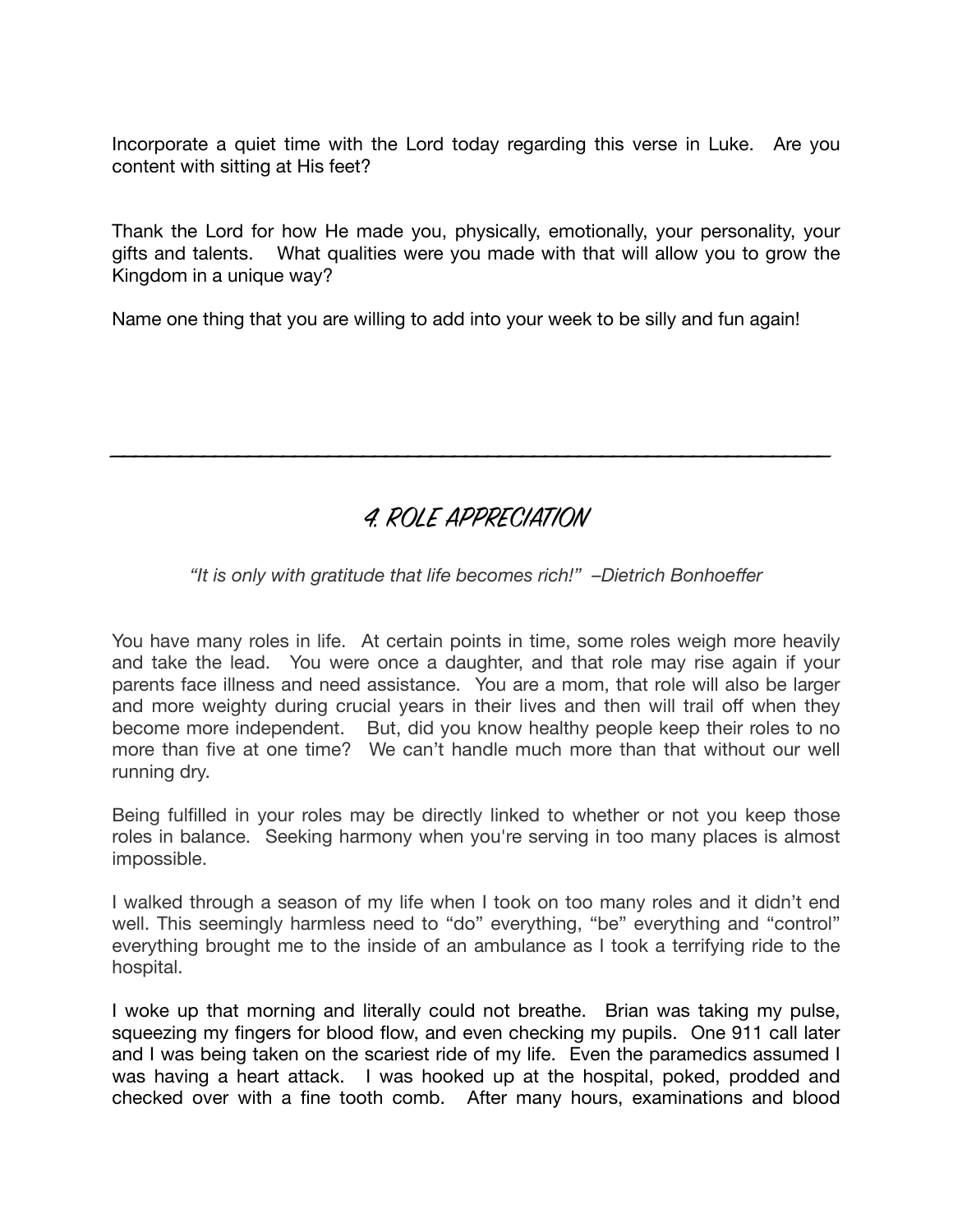results, they found nothing…nothing! The doctor came in to tell me, "Mrs. Seitz…I think you just had an anxiety attack."

I thought God had let me down. I mean, I was a new Christian, doing all the things I was "supposed" to be doing. Wife, mother, employee, team mom, room mom, bringing meals to families in need, serving in kids' ministry, bunco coordinator and craft coordinator for MOPS (Mothers of Preschoolers) while selling "Christmas Around the World" items in home parties.

I was devastated when the doctor gave me that diagnosis. I didn't like the feeling of knowing that I had limitations that I needed to start recognizing. The crazy busy-ness I had created in my life was just there to make me feel important and to some degree, was helping me escape what I really needed to take a look at. It wasn't God's best for me to be overwhelmed and He spoke that message over me pretty loudly that morning.

*"My command is this: Love each other as I have loved you. Greater love has no one than this: to lay down one's life for one's friends. You are my friends if you do what I command. I no longer call you servants, because a servant does not know his master's business. Instead, I have called you friends, for everything that I learned from my Father I have made known to you. You did not choose me, but I chose you and appointed you so that you might go and bear fruit—fruit that will*  last—and so that whatever you ask in my name the Father will give you. This is *my command: Love each other." John 15:12-17* 

I wasn't at the point in my Christianity yet to comprehend that Jesus was here for me, to carry me through hard times. I hadn't yet realized the sacrifice He had actually made for me. I couldn't fathom the idea that little ol' me could have a special connection with the Creator of the Universe. I was oblivious to the fact that He was sweetly inviting me to go and bear fruit through the bumps in life.

We can only appreciate the roles we've been given if we realize where they come from. When we say "yes" to everything, we aren't even able see each important role as clearly as we should. We can't expect to bear fruit for the kingdom if we're choosing to run our bodies ragged in order to fulfill everyone's needs, not to mention whether or not we have time for God in this schedule we've created for ourselves. When our roles run and bleed into each other in an unhealthy manner, we are not able to appreciate them uniquely and individually, as they deserve.

Your God-given roles as a wife and mom will create the most significant impact upon those you nurture. Your time, talent and treasure you presently give to these roles may not be evident now, but the impact will far outweigh anything else you ever plant yourself into for the rest of your life. Prioritize those two roles and add a few more as time and energy permit, but remember, you *can* serve too much and *way beyond* your capacity.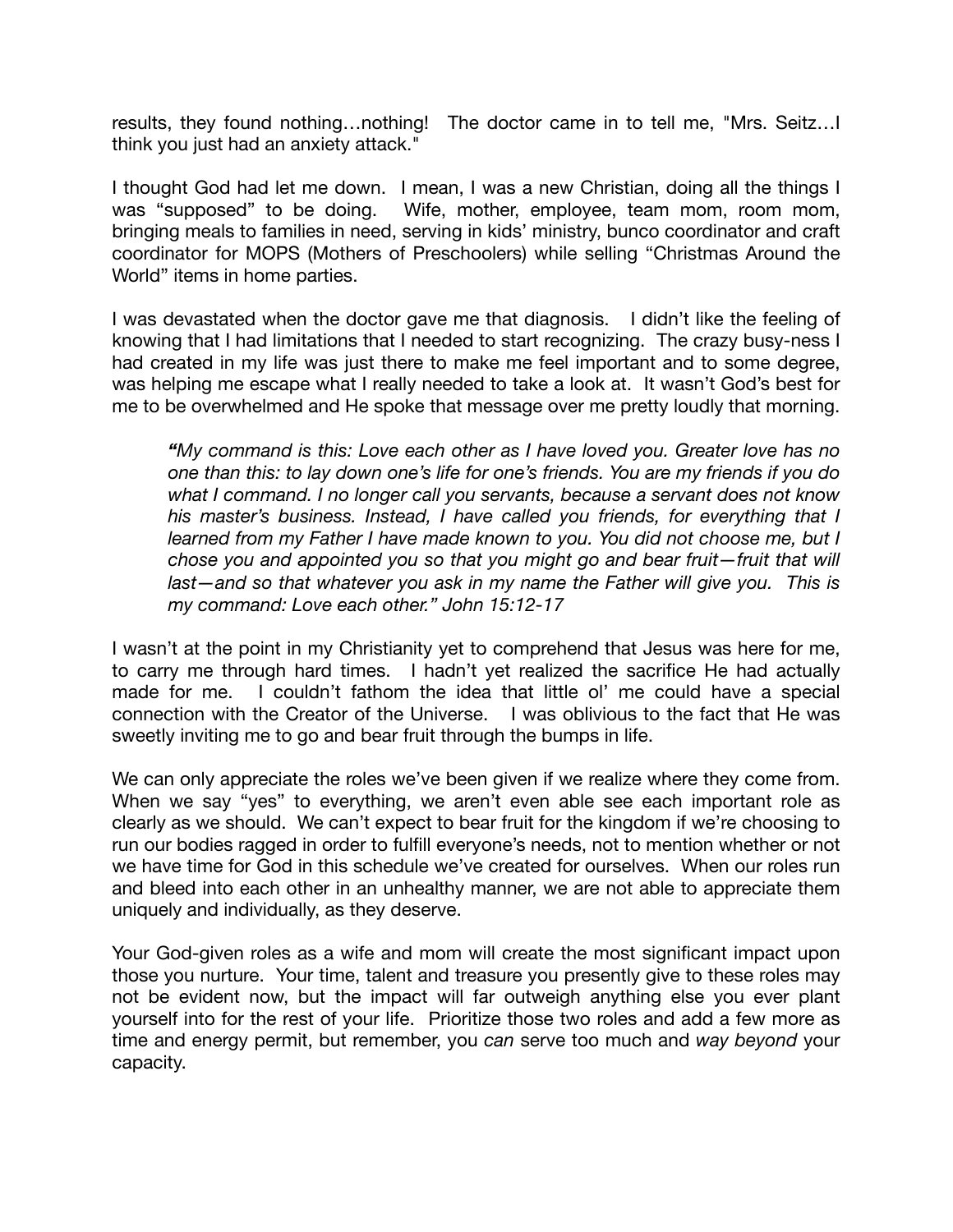As a law enforcement wife, you have a very unique calling. He serves and protects and you support him in that career choice. He rattles off codes and acronyms and you try your hardest to keep up. You wash the black socks and bullet proof vest covers until you're blue in the face. You support him while the community devours him. You put the blue line sticker on the car or the blue line flag in front of the house, and then promptly take them down with the current news reports. You stand up for him in conversations when someone unashamedly talks about the "unfair ticket" they were recently issued. You fear for his safety. You're his sanctuary when the critical incidents get overwhelming. You're the sounding board when politics enter into his department. You're the one who notices when his personality changes because of what he's seen, heard, smelled and been in contact with.

#### **You were made for this. You were chosen for this. You have unparalleled strength for this.**

*"Not that I have already obtained all this, or have already arrived at my goal, but I press on to take hold of that for which Christ Jesus took hold of me. Brothers and sisters, I do not consider myself yet to have taken hold of it. But one thing I do: Forgetting what is behind and straining toward what is ahead, I press on toward the goal to win the prize for which God has called me heavenward in Christ Jesus." Philippians 3:12-14* 

Press on in the roles you've been given, for they are given with much responsibility. Encourage your officer in the role he's been given, for he is a peacemaker. He would lay his life down for his friends…a heavy burden that they easily accept. Don't take lightly the amazing human being you're married to. Yes, he has faults and so do you. Yes, you've been forgiven and set free as a child of God, but so has he. Always be first to give tons and tons of grace.

 $REVIEW:$  We put a lot of pressure on ourselves, don't we? I don't believe God intended for us to be involved in everything that sparkles, shines or looks good to us. Living a simple, appreciative life is so much more abundant and enjoyable.

*"Praise our God, all peoples, let the sound of his praise be heard; he has preserved our lives and kept our feet from slipping. For you, God, tested us; you refined us like silver." Psalm 66:8-10* 

Let the Lord refine you today.

Ask Him what roles were specifically created for you and which ones you can let go of. Ask for His encouragement and discernment to permeate your mind. The refinement process may seem uncomfortable, maybe even painful, but it is necessary for your spiritual growth and maturity. The silversmith boils the silver, removes the dross from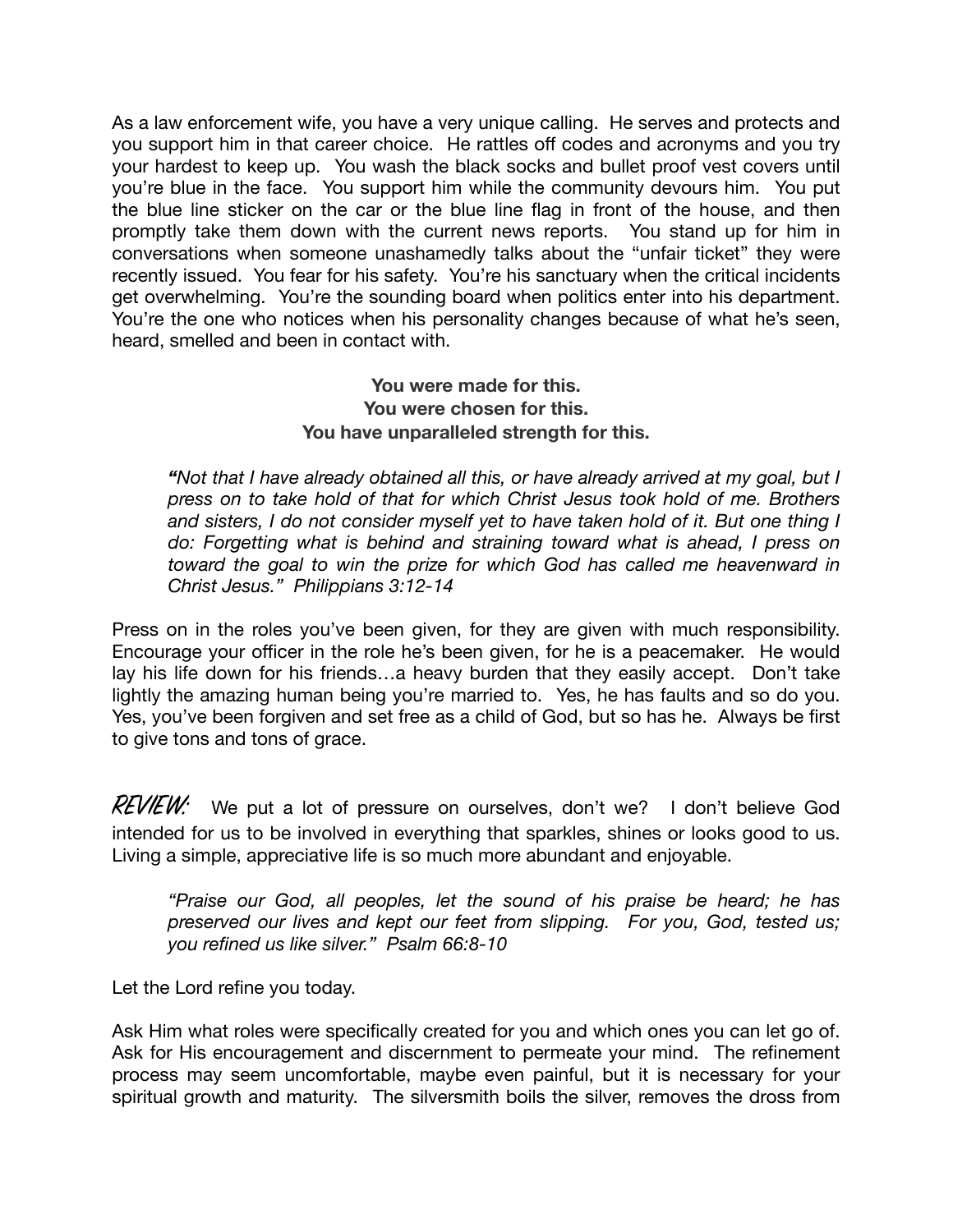the top and recognizes that it is finished and pure when he can see his face in it. Similarly, Jesus wants you to reflect him to those around you.

*"Therefore, go and make disciples of all nations, baptizing them in the name of the Father and of the Son and of the Holy Spirit, and teaching them to obey everything I have commanded you. And surely I am with you always, to the very end of the age." Matthew 28:19-20* 

An important role as a follower of Christ is to be a disciple-maker. Sometimes your life is the only bible people will ever read. When faced with adversity in your life, it is your character, your choices and your temperament that will reflect Jesus to others. Witnesses of your life will wonder why you have such peace. Give them a glimpse of our Savior in your actions and your words. Sometimes it's that simple.

Who is watching your life as an unbeliever? Are they witnessing contentment?

## 5. SHOW ME THE MONEY

\_\_\_\_\_\_\_\_\_\_\_\_\_\_\_\_\_\_\_\_\_\_\_\_\_\_\_\_\_\_\_\_\_\_\_\_\_\_\_\_\_\_\_\_\_\_\_\_\_\_\_\_\_\_\_\_\_\_\_\_\_\_\_

#### *If a person gets his attitude toward money straight, it will help straighten out almost every other area in his life. - Billy Graham*

Years ago, law enforcement departments in California specifically, were offering a career you could enter into that would give you the highest paying, benefit-offering and no-college-necessary career at the sweet young age of twenty-one.

Lots of money with a very young attitude towards it. We saw many officers from Brian's academy class purchase slick cars, fast boats, classy meals and fancy drinks while commonly entering into gambling and adrenaline-seeking pass times, too. They had the money for it!

*"But godliness with contentment is great gain. For we brought nothing into the world, and we can take nothing out of it. But if we have food and clothing, we will be content with that. Those who want to get rich fall into temptation and a trap and into many foolish and harmful desires that plunge people into ruin and destruction. For the love of money is a root of all kinds of evil. Some people, eager for money, have wandered from the faith and pierced themselves with many griefs." 1 Timothy 6:6-10*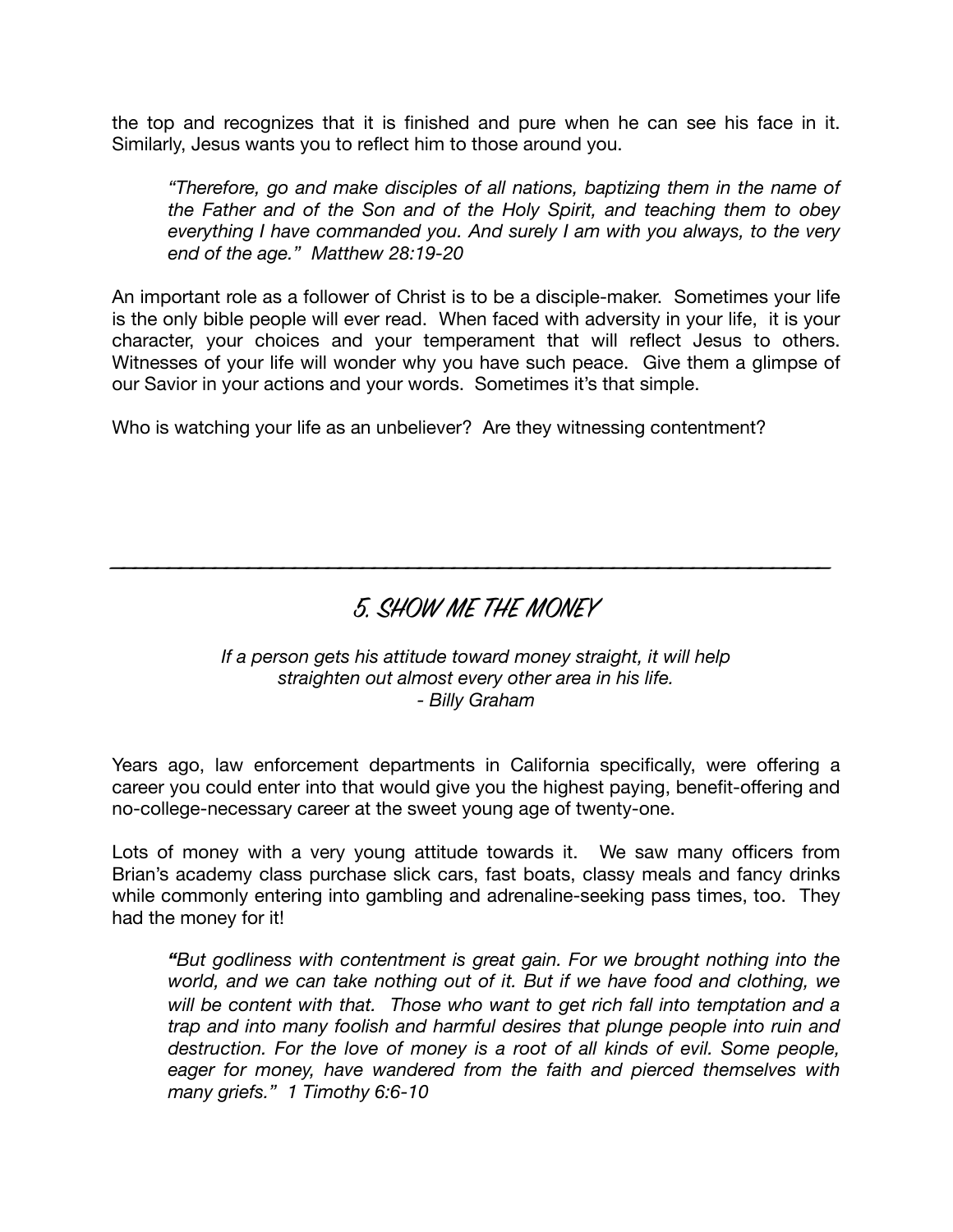There seems to be a lot of mistreatment of the gift of money in these careers. There is always a draw for more. More overtime = more money. More volunteering for special events = more money. Marriage and family may help slow this down a bit, however, it does seem that officers love to have hobbies that can be really expensive.

As a young wife, I saw Brian's need for hunting and fishing rise up to the top of his world. He was continually drooling over the seasonal Bass Pro catalog and every birthday or Christmas wish was for something that could "kill the beast!"

He needed an outlet for the stress he was experiencing as a young police officer on the streets of Los Angeles, the horrific stories he came home with were beyond what the news could even report. I wanted to be a helper in nurturing his hobbies, so I put my blinders on when he spent money, even though I was doing the bills at the time and knew the latest pair of boots were not in our budget. I literally "politely pretended" our way into mounds of debt, putting the mortgage on a credit card, robbing Peter to pay Paul and ignoring phone messages from creditors.

I woke up one morning after not sleeping a wink, the pressure was just too much and I exploded with, "The credit card is up to \$10,000 and I have no way to pay it!" After rubbing the sleep out of his eyes and giving me the confused eyebrow twerk, he said, "How did we get here?"

I explained that my rose colored glasses saw a man who seemed to feel better when getting out into the wilderness and needed a wife who wasn't going to be his party pooper. After sharing this mountainous secret and being able to breathe again, I asked him to help me come up with a solution. He felt bad for pressing us monetarily and suggested we take out a personal loan. Yes, the rate would be high, but it would be a static payment each month and would allow us to pay off that debt much sooner than any credit card payment would. So, we consolidated and sacrificed and ate top ramen and paid off that dang loan.

*"Will a mere mortal rob God? Yet you rob me. "But you ask, 'How are we robbing you?' "In tithes and offerings. You are under a curse—your whole nation because you are robbing me. Bring the whole tithe into the storehouse, that there may be food in my house. Test me in this," says the Lord Almighty, "and see if I will not throw open the floodgates of heaven and pour out so much blessing that there will not be room enough to store it." Malachi 3:8-10* 

It was at that point in my Christian walk that I began learning new concepts within scripture. One topic that stood out was about tithing and how it brought to the surface our inward attitude of our trust and faith in the Lord.

*"So if you have not been trustworthy in handling worldly wealth, who will trust you with true riches?" Luke 16:11*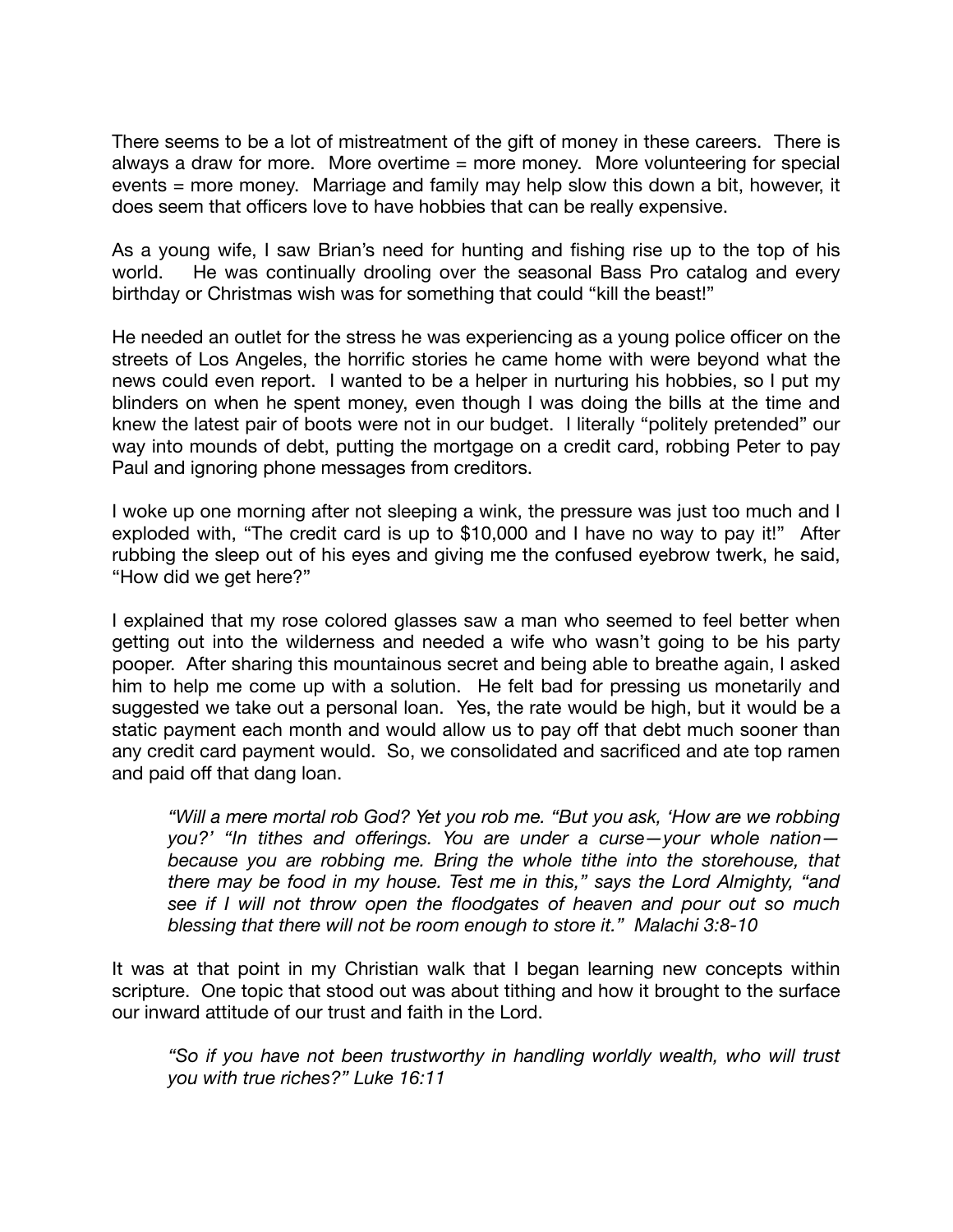The whole idea of it seemed so scary. I had no reference of giving to the church from my family of origin and I never heard mention of it from my newly established bible study friends. It's fair to say I had no idea what I was about to venture into.

Initially, I was trying to make a deal with God regarding the process of tithing. There was a bible study at our house on the average of three times per week. Junior high, and high school kids groups which required pizza, snacks and drinks, plus our own couple's bible study dessert. Add all of that up and you have quite a lofty expense. I kind of presented it to God like, "Hey, I'm spending an inordinate amount of money on growing the kingdom here at my house…can you give me a break?" Well, it wasn't quite that disrespectful, but when you're faced with the direction to tithe in obedience, and you're paying your bills paycheck to paycheck, it feels like you want to stop the bleeding.

*Whoever loves money never has enough; whoever loves wealth is never satisfied with their income. This too is meaningless. As goods increase, so do those who consume them. And what benefit are they to the owners except to feast their eyes on them? The sleep of a laborer is sweet, whether they eat little or much, but as for the rich, their abundance permits them no sleep." Ecclesiastes 5:10-12* 

It wasn't necessarily that I was too attached to money, it was just that there never seemed to be enough of it to keep our little family afloat. Didn't God understand that? I kept the conversation open with the Lord and began praying that He would make a way.

As this continued prayer unfolded within my life, I was found it easier to say "no" to tangible things I didn't need. We made adjustments. We analyzed cable and phone bills, watched our energy consumption and made different meal choices at home instead of eating out. Brian eventually earned some raises. I was offered a position at the school that would only require me to be there during the day, so I could still be home with the kids in the afternoon. We sold a new van and bought a used one to save on the payment. Slowly but surely, God was actively answering my prayer and we were able to give in faith, completely aware that it all belonged to Him in the first place. He truly made a way, but it was only after I joined Him in prayer and action, agreeing with Him obediently.

 $REVIEW:$  God has a heavenly economy that looks nothing like ours. He allows us to have things here on earth for us to manage and take care of, this helps us prove to be good stewards of the Lord's possessions. Identifying items to be of use, not to be showy or greedy or to make someone jealous.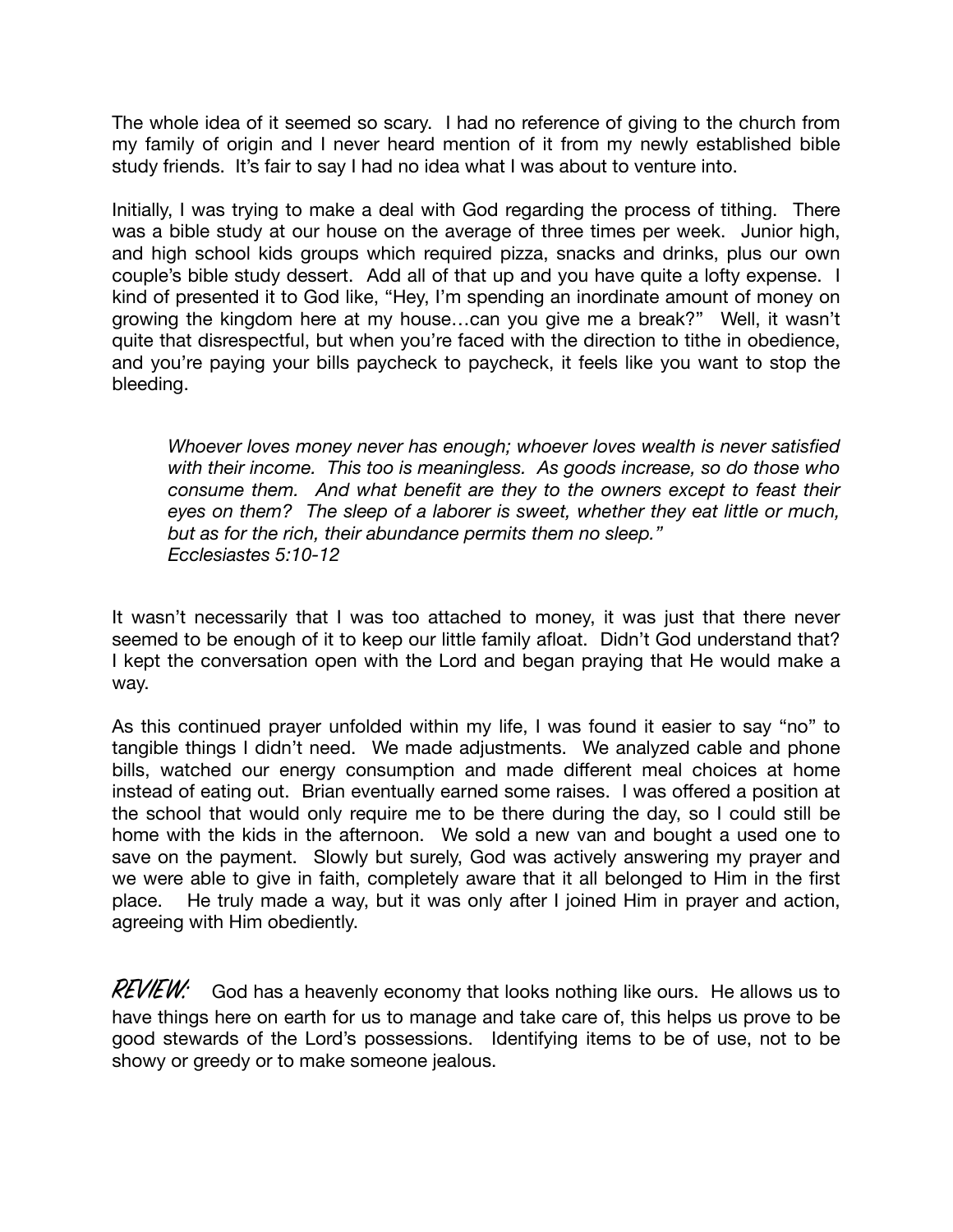Are there tangible things in your life that you could relinquish or re-evaluate items/ entertainment/hobbies in order to save money?

*"Without counsel plans fail, but with many advisers they succeed." Proverbs 15:22* 

The problem is usually not the amount in our bank account, it is when we are not satisfied with that number. Do you lack contentment in this area?

Would it be beneficial for you and your spouse to see a Godly financial counselor in this season of your life together?

# 6. TALK IT OUT

\_\_\_\_\_\_\_\_\_\_\_\_\_\_\_\_\_\_\_\_\_\_\_\_\_\_\_\_\_\_\_\_\_\_\_\_\_\_\_\_\_\_\_\_\_\_\_\_\_\_\_\_\_\_\_\_\_\_\_\_\_\_\_

#### *"When I get ready to talk to people, I spend two thirds of the time thinking what they want to hear and one third thinking about what I want to say." ― Abraham Lincoln*

"I'm fine"…"Doing great"…"Never better." These are always the quick answers to the question everybody asks, "How are you?" I never quite knew how to answer that, and quite frankly, I still don't sometimes. Do they really want to know? I mean, I could talk for an hour if I believed you were truly interested in how I was doing. Everybody has much on their mind on a daily basis, we are all going a hundred miles per hour in different directions and we would all have a "gazillion" things to share if someone was really interested.

*"When I kept silent, my bones wasted away through my groaning all day long." Psalm 32:3* 

There are those seasons of winter during your lifetime, though, when you're feeling really troubled and may need to unload. You're so filled up with mentally taxing stuff that groaning is just about all you can muster. Your health may be failing, you may be up to your earlobes in parenting the littles, your marriage may be suffering, you're trying to keep your head above water financially, your parents need care-taking, the workload at your own job is overwhelming, and/or your relationship with God is questionable and you just don't feel close to Him anymore.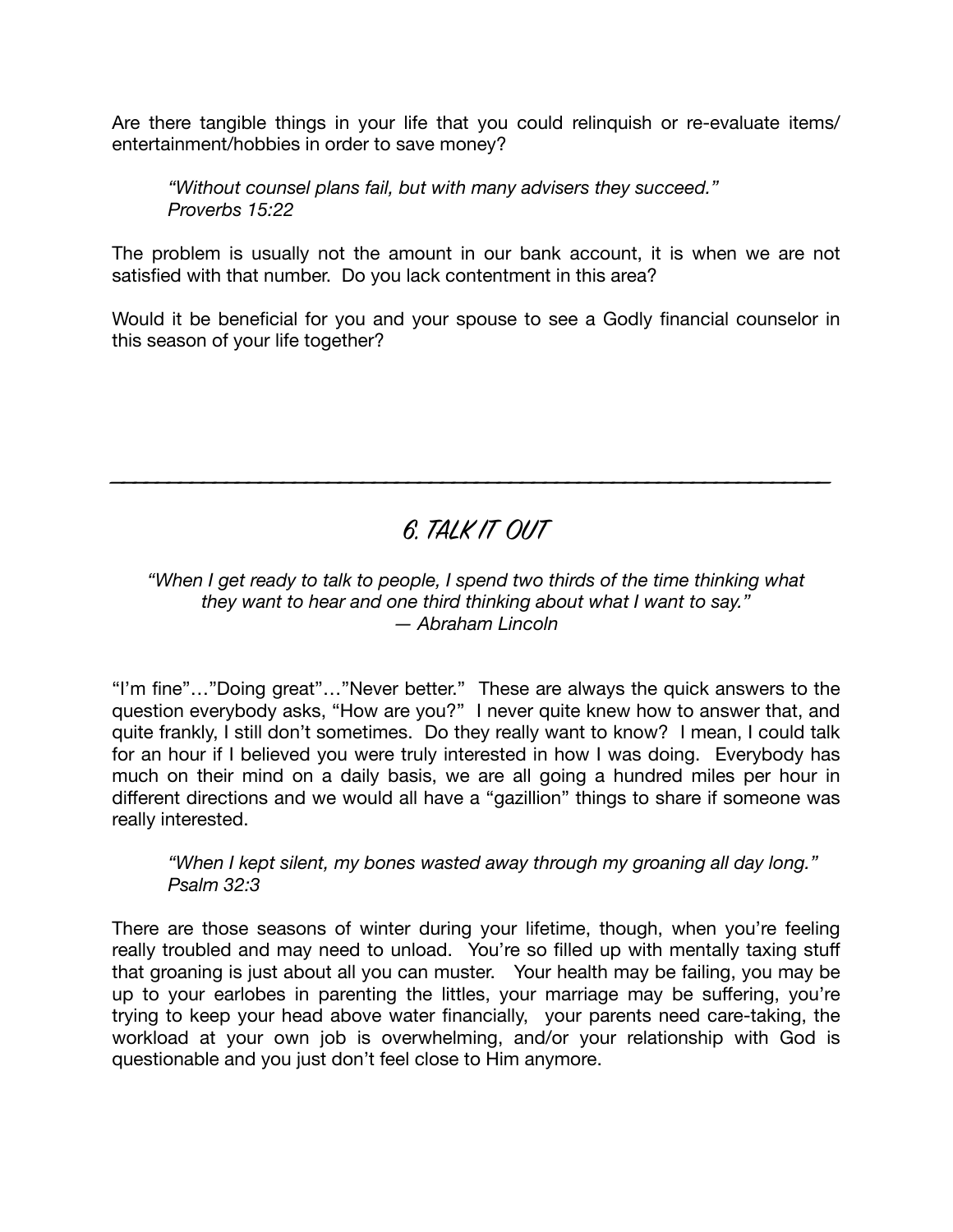Don't stay silent if you can relate to any these scenarios. Allow yourself to trust others, it's not God's best for your life to keep everything hidden, private and secret…it can even be physically painful to keep your feelings under wraps.

### Talk it out with God

Jesus is our Great High Priest (Hebrews 4:14). He is Lord, and yet he is able to empathize with us. He was tempted in every way on this earth, yet did not sin. He should be the first one you talk with when life seems heavy.

*"Let us then approach God's throne of grace with confidence, so that we may receive mercy and find grace to help us in our time of need." Hebrews 4:16* 

He knows what you've been through, He knows what is currently happening in your life and He knows what will occur in the future. Your relationship with God is beautifully strengthened by communicating with Him, through prayer. If you don't feel close to him, take a look at how you spend your day. When was the last time you approached the throne of grace to talk to, learn about (through scripture) or hear from Him?

Are you of the mindset, as it is well played out in many tense Hollywood scenes, that prayer is the last resort? "Well, we've done everything, now our only hope is to pray!"

God doesn't want to be last thing on your list…He wants to be first. The distance you feel from Him is your choice, not His - for He will never leave you (Hebrews 13:5). If you're relying on anything else to take your blues away, you may find eventually that everything else you pursue will crumble. Jesus is your solid foundation, the strongest cornerstone (Ephesians 2:19-22) and the One who never changes.

Do you have an eternal perspective? This perspective helps when processing events here on earth, and guides us out of desperation.

*"So our light and momentary troubles are achieving for us an eternal glory that far outweighs them all. So we fix our eyes not on what is seen, but on what is unseen since what is seen is temporary, but what is unseen is eternal." 2 Corinthians 5:17-18* 

I learned something about this during a message at church, many years ago. We were going to a "mega church" and the weekend service was held in our fairly large worship center, we even had stairs up to another viewing level in our huge building. During his message, our pastor took a piece of string from the very tippy top seat down to his podium, almost 100 yards in distance. On that string he placed one tiny bead, tied the string onto his podium and said the bead represented our life here on earth, and the string represented eternity. When we left church that morning, everyone received a bead to put on their keychain as a constant reminder that what we physically participate in here on earth is short and eternity is endless. We're commanded as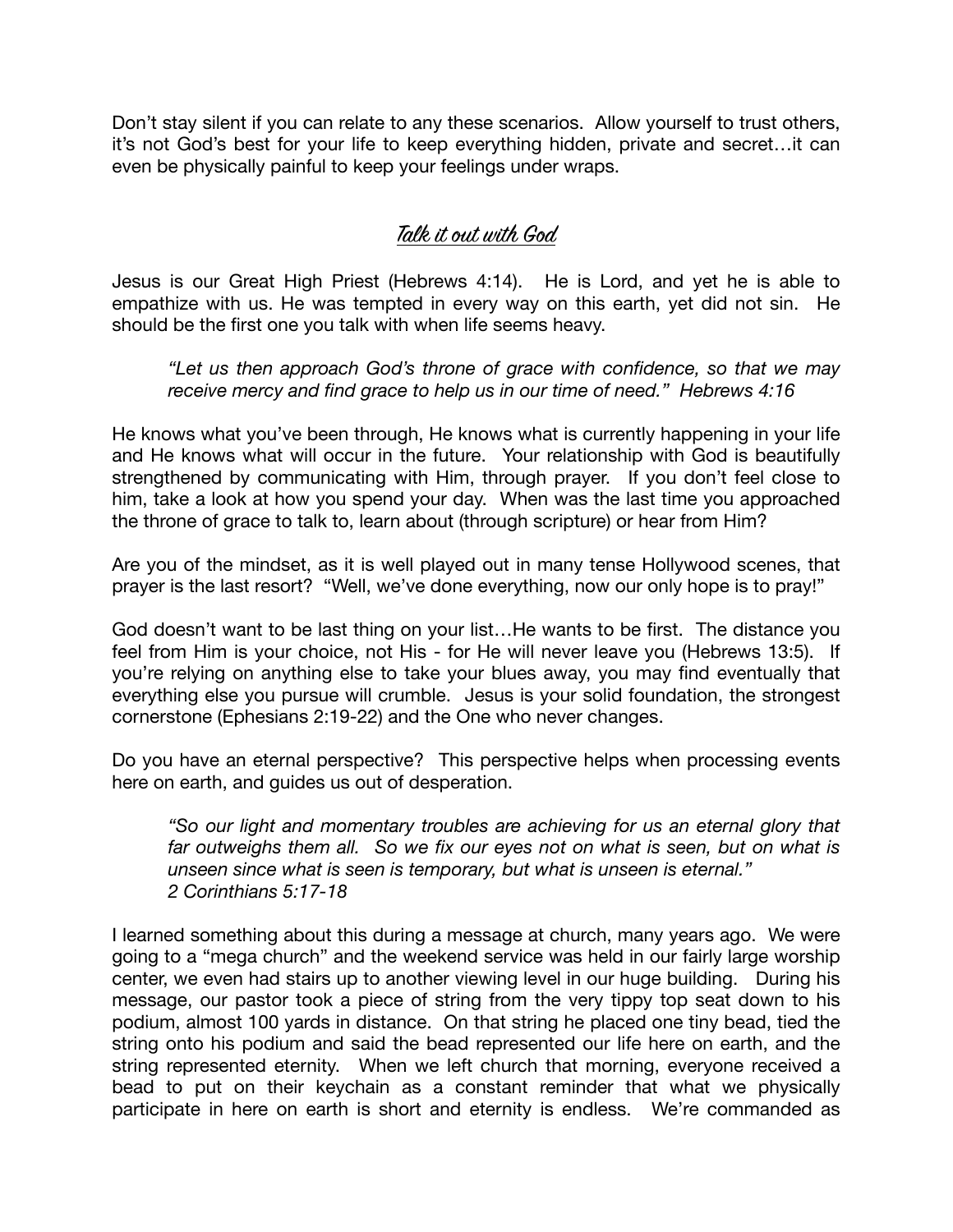Christians to set our hearts on things above, (Colossians 3:1-2) where Christ is seated at the right hand of God. From that day forward, I developed a habit of setting my mind on eternal things, (every time I looked at my keys and that small bead) and it has really helped me gain a better perspective regarding life on earth.

### Talk it out with Friends

Everyone needs a gal-pal who understands who you are. When you get together you don't have to explain everything over and over again because they already know your stuff. They listen, commiserate and hopefully, encourage.

*"Friendship is born at that moment when one person says to another: "What! You too? I thought I was the only one." ― C.S. Lewis* 

Social connections are good for your health and well-being. Try not to shut anyone out even if you're an introvert, because friendships are priceless and will help you grow and heal. If you get the distinct feeling that you have much in common with another woman, by all means follow your gut and plan a coffee date.

For a law enforcement wife, it may be difficult to engage your close friends in conversations that have to do with the life of a cop, unless they're familiar with it. Even though these friends love you, they may look at you cross-eyed when you retell your officer's stories of car crashes, drownings, jumping fences to grab the bad guys, adrenaline rushes brought on by pursuits or the trauma of a critical incident. These girlfriends may deflect and try to empathize by saying they understand because their hubby has to work this Saturday, too…and you politely try to hide your eye roll…

This is why Spousal Support groups are so important in the life of a LEOW. You share a bond much like you'll find with the blue brotherhood. These women know exactly how you're feeling because they've been in some of the same situations with their officer that you have been with yours. You can share stories of difficulties and stories of victory, the good, bad and ugly of it all. I highly recommend reaching out to a local law enforcement spousal support group or forming one of your own. I have a ten step "how to" process PDF on our website (www.PeaksAndValleys.life) if you're interested. The care-taking of blue sisters, there's nothing like having that safe space.

### Talk it out with a Mental Health Professional

Hopefully, the stigma of seeing a mental health professional is long gone. There is so much help that is available to you - especially if you contact your department's human resources to get connected with a therapist that is approved through your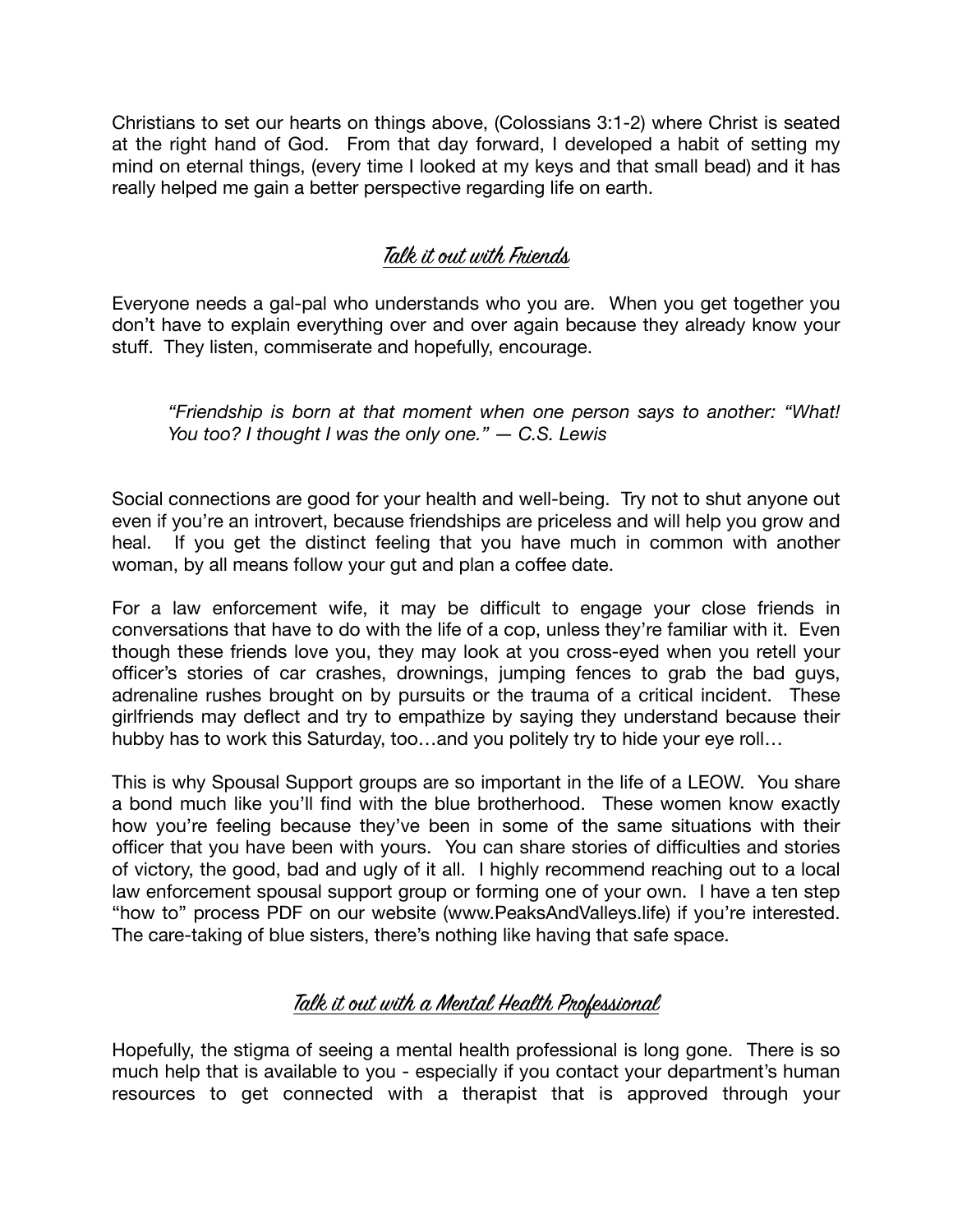department's Employee's Assistance Program (EAP). As much as possible, try to find a Christian counselor for individual sessions.

*"The purposes of a person's heart are deep waters, but one who has insight draws them out." Proverbs 20:5* 

Don't delay, there are servant-hearted counselors who can help you dig deep and promote healing. God creates people with many gifts and talents - and mental health professionals are the right people who desire to hear your story and help you unwind some of it.

If you think that your marital arguments or conflicts with friends are things you need communication tools for, you can seek out someone who may volunteer as a layperson at church that has experience in mentoring, or possibly a life coach (both Christian-based is best) to help you identify some current challenges and design paths for you to move forward. If, however, you are processing feelings from childhood or some early trauma is bubbling up to the surface and negatively affecting you or your relationships, you may want to talk with a licensed counselor (Also Christian-based). These types of professionals will walk you safely through hidden hurts.

However, when your marriage is suffering in an unhealthy way as a law enforcement couple, you may want to seek out a marriage counselor together. When there is a law enforcement officer in the mix, it is best to search for a "trauma informed" or police psychologist to help you walk through your conflicts. Anytime an officer sits in a session with a counselor, it is crucial that person is able to speak the law enforcement language and have an understanding of their career. Otherwise, it will fail mightily and you may never be able to suggest marriage counseling again.

Also, any coach, counselor or psychologist you go to needs to be aware that you are in sessions for your own growth *and* for the benefit of your family. It's been my experience that if they ignore your desire to bring individual health back to your whole family, they will be missing a big opportunity to bring healing to the home.

### Talk it out with your Officer, your Spouse

Are you able to be honest with your officer about the law enforcement wife life?

Do you feel like if you bring something up, it will just end in an argument? If that is the case, I would venture to guess that you may just be lacking some simple tools of communication. You are not alone, many of us wives suffer because we just don't know how to present a topic of conversation without ruffling some feathers.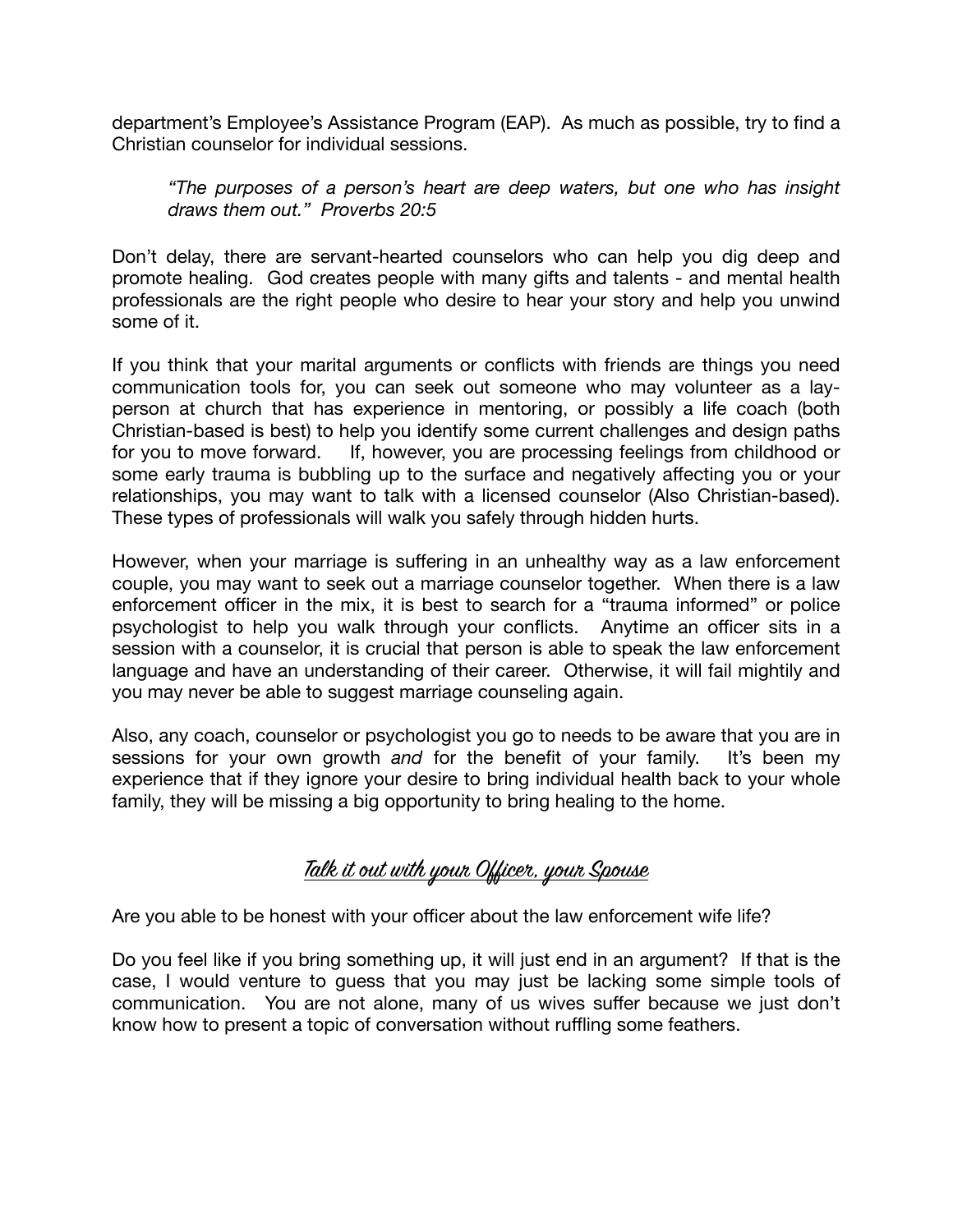*"My dear brothers and sisters, take note of this: Everyone should be quick to*  listen, slow to speak and slow to become angry, because human anger does not *produce the righteousness that God desires." James 1:19-20* 

You're both children of God, so the Lord *could* be looked upon as your Heavenly Father-In-Law. Every time you have a marital conversation, there is a Father in Heaven who loves your spouse more than you do. But what if you are unequally yoked, (you believe in Jesus and he does not) you may be wondering how that concept would apply to you?

You may be tempted to hold your husband accountable to a Christian lifestyle, and judge him for the choices he makes, but are unable to because he is not a believer. You're also trying to make choices based upon scripture, accompanied by a good and holy way of living and desire a partner to walk alongside you in this lifestyle. You may feel at times like you've been placed in an unbearable situation, continually wondering if he will ever feel the same way you do regarding a reverence for the Lord.

Remember this, your non-believing husband is very worthy of your love, patience and covering in prayer.

*"For the unbelieving husband is made holy because of his wife, and the unbelieving wife is made holy because of her husband. Otherwise your children would be unclean, but as it is, they are holy." 1 Corinthians 7:14* 

(This passage in no way indicates that the unbelieving spouse will be saved, sanctified or reformed by the marriage - that is a work of the Holy Spirit when anyone accepts Jesus as their Lord and Savior - it is merely encouraging the believing spouse to stay married, stay within the same dwelling and display a holiness as you live out your life as a follower of Jesus, and in this way he and your children are "made holy"…)

Brian and I were unequally yoked for about 7 years. This stage of our marriage was very painful. Brian wasn't ready to make a commitment to the Lord the way I would have hoped initially.

I began going to church more, taking the kids to participate in the little lambs choir, signing up for every bible study that would have me and serving in the infant room at the Saturday night service. Yes, you can do too much church. It was just an escape from my normal life toward my church life, an area in which I felt like I had control. Hint: The areas in your life should be more like a venn diagram, all areas sweetly mingling together evenly, instead of one area weighing too heavily.

This way of life did not promote healthy conversations between us a married couple. I had to slow down, invite Brian in, say no to opportunities and show my husband that he was more important than church, Not more important than God, but yes, more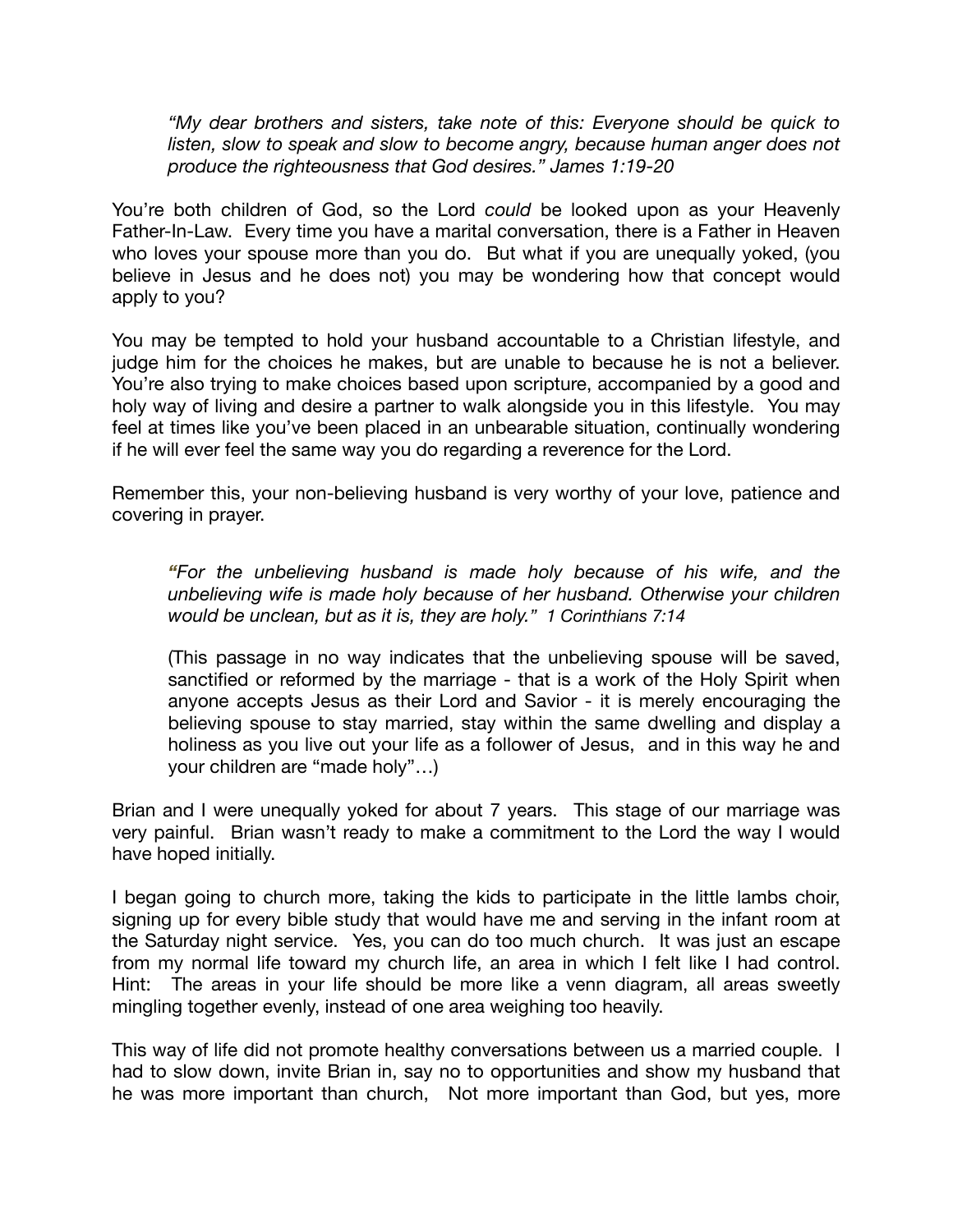important than the things that were taking me away. As I slowly chose Brian again, he felt respected, and in turn, our conversations became more soft and loving.

#### The Art of Marital Conversation: Listening and Speaking

Listening doesn't come naturally, good listening skills are worked on…conversation by conversation. The more we listen, the more respect we are giving our spouse and the more likely they are to trust that you are hearing what they have to say. Put your phone down and discipline yourself so as not to be distracted by other "shiny objects" when your spouse needs to talk. Even children need to take a back seat when mom and dad are in a conversation.

When Brian and I felt like we really needed some quiet time to talk, and the house was swarming with activity and noise, we would retreat to a "garage talk". We didn't ignore the fact that we needed to talk, we made it happen. The kids knew if mom and dad said, "We're going for a garage talk," they were not allowed to interrupt unless someone was "bleeding, choking or dying." Excuse the coldness, but such is the language of a law enforcement family, always said with a bit of sass and a lot of firmness.

Speaking may help get things off of our chest, but it isn't without difficulty as well. If the mouth speaks what the heart is full of, (Matthew 12:34) then we definitely need to slow down sometimes so that we can speak in kindness. Process within your mind how your conversation can help lift and build up one another instead of criticizing or tearing each other apart.

*"Therefore encourage one another and build each other up, just as in fact you are doing." 1 Thessalonians 5:11* 

Try not to launch into a verbal attack with guns blazing. Sometimes it's difficult to understand what, when and how to communicate, but when we move slowly in conversation, it allows your mouth, heart and head to catch up before saying something that could cause hurt.

The tongue is a fire, (James 3:5-6) and can cause much destruction. I often wonder how many marriages didn't have to end in divorce, how many hearts wouldn't have been broken if only spouses learned to hold back on the hurtful words and instead, press into the conversation with curiosity, love, patience and understanding.

I like to front load difficult conversations with something like this…"It seems like we're disagreeing on this topic, can we plan a time in the near future for a 15 minute discussion?" This type of preparation allows the reduction of anxiety, allows the steam to simmer down and allows for thoughts to become organized. This way of presenting hot topics is sometimes necessary so that each person has time to process their own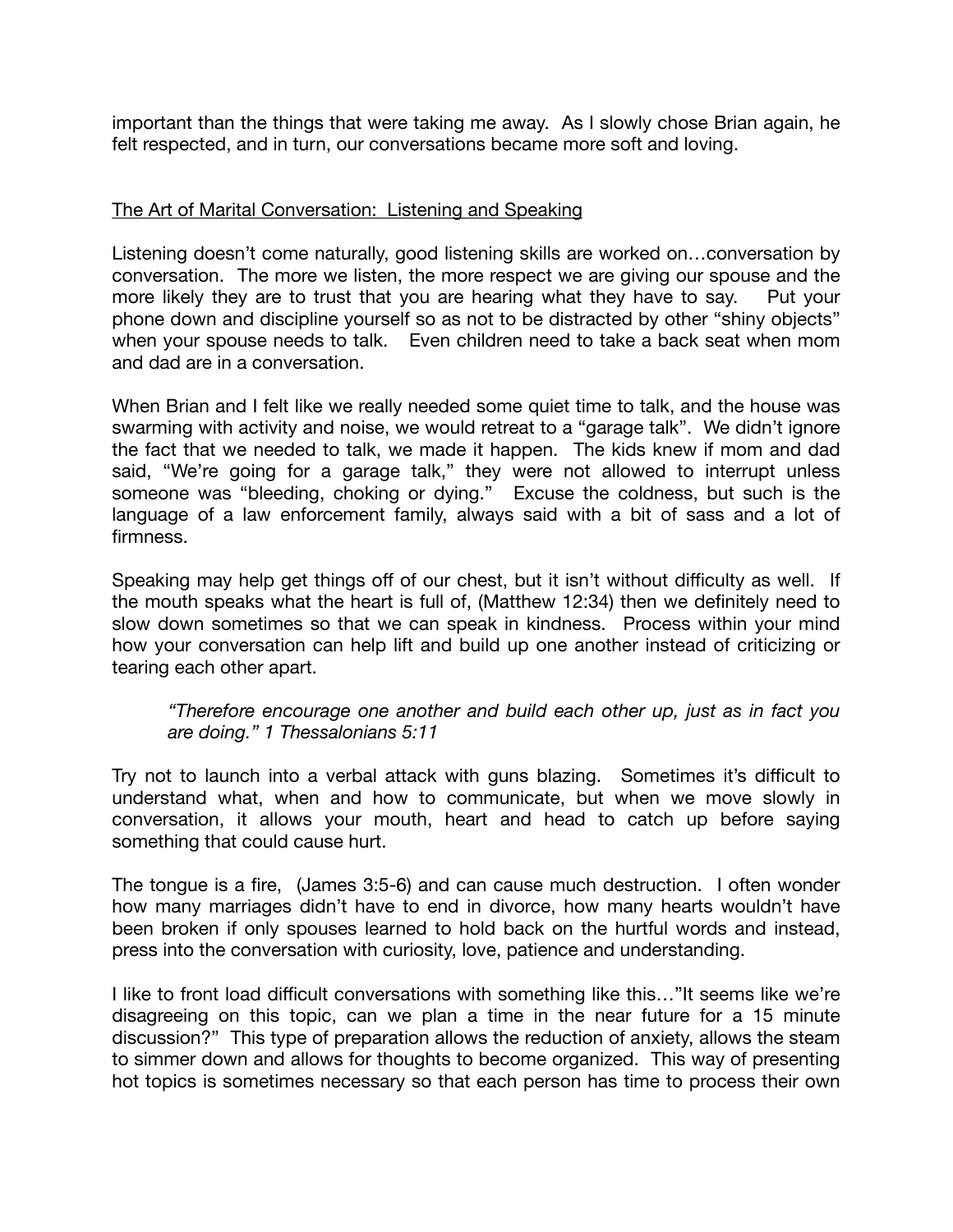thoughts, and so that you're not tempted to sweep the conversation under the rug; waiting days, weeks or years before you deal with it - that is not ideal for marital peace.

#### The Art of Marital Conversation: The Anger Angle

Under pressure, we can all be guilty of assuming, jumping to judgement, yelling, slamming doors, grabbing keys and heading for the hills. Sometimes it's just difficult to talk it out with our law enforcement officer because they may bring home their work persona and instead sounding like a conversation, it sounds more like, "Get out of the car and put your hands on your head!"

In our marriage, I've said quite often, "Quit talking to me like I'm a suspect," or "Stop questioning every little word I say like I'm on the witness stand." You, too?

Unfortunately, it was easy to blame him when his rough exterior would show up, but really - I was the one that had always been quick to anger. Surprisingly, because of my quick anger impulse and seemingly endless need to keep explaining myself, he was the one to always come out of the argument smelling like a rose! Why? Because I could not slow my anger reactions. I was wired from my family of origin with an impulse to constantly defend myself and therefore, be easily enraged. So the louder I could get my point across, the better, and similarly, Brian had a hard time "turning the cop off" when things got heated, we were a bad combination when it came to talking things out.

Neither one of us brought the ideal conversational pattern into marriage, and it took us a while to learn the discipline of breathing, praying and slowing down in order to really hear what each other had to say and what we needed to settle things respectfully.

Patience averts arguments, stops quarreling and quiets contention. The Lord is slow to anger and rich in love (Psalm 145:8) and we are to model our lives after His goodness and with as much effort as possible toward that goal. It doesn't mean we won't be angry with our spouse from time to time. We just need to express it without causing sin. (Ephesians 4:26)

Anger is usually a secondary emotion. You feel something first, then anger ensues. You may feel fear, sadness or pain that has not been properly addressed, and then unknowingly lash out at the people closest to you. It is always a good idea to process your anger through this lense and realize that it maybe something deep down inside that is causing the quarrels between you.

#### The Art of Marital Conversation: Pursuing Righteousness

Using the word "divorce" in your arguments, threatening to move out, listening to your friends when they encourage you to separate for a while and "take a break" are signs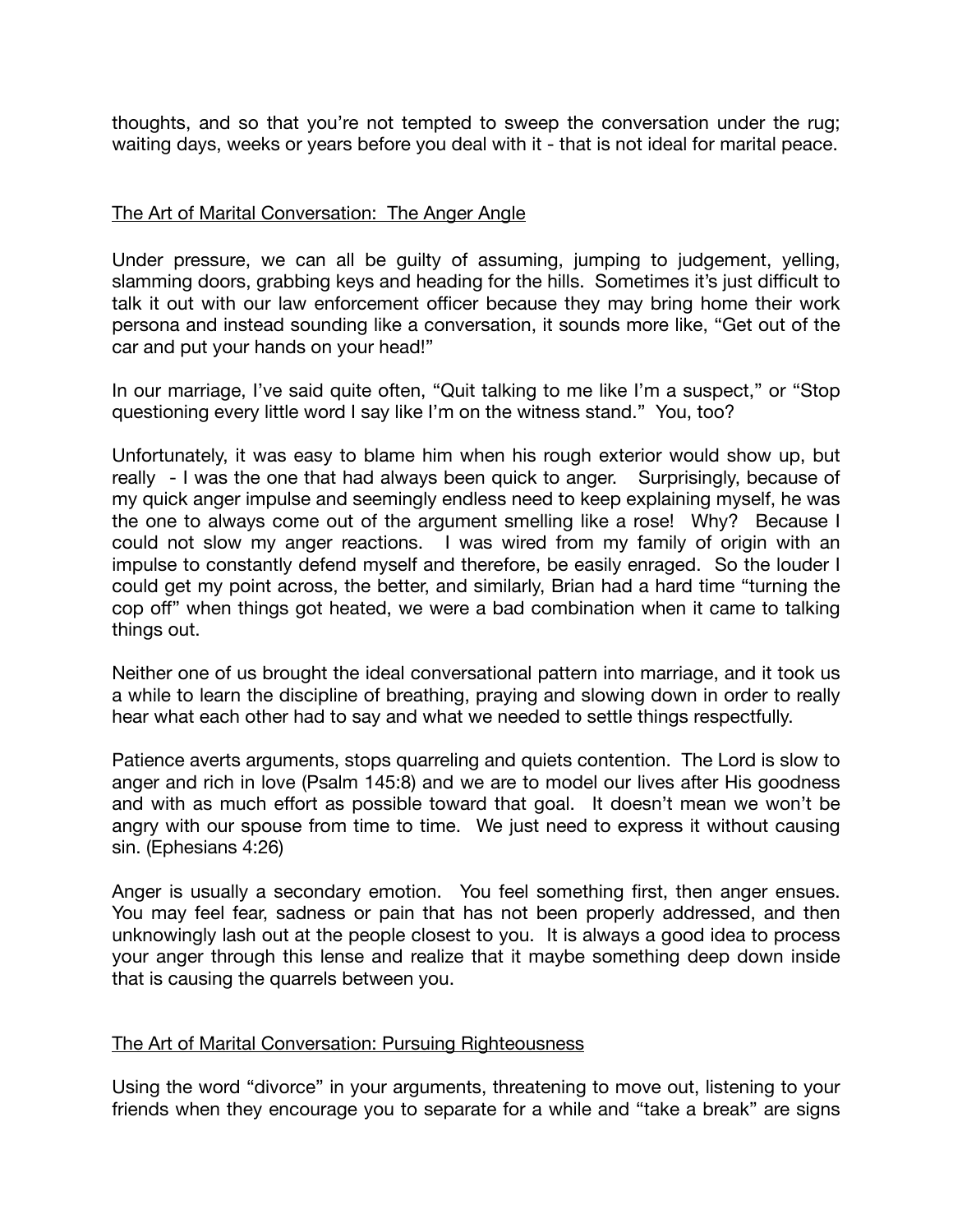of immaturity. You may just want the marital pain to end as soon as possible, so you follow what you believe to be a quick solution. None of these acts will strengthen your marriage or aide in living out a Godly righteousness.

Living a life that is morally upright and trustworthy also means that you're honest. Honesty in marriage is sharing all of yourself, holding nothing back. No secrets, everything should be open to each other including passwords and bank accounts. Show me a marriage where these things are under lock and key and I will show you a marriage that has tension and will eventually come to a breaking point.

Honesty and maturity go hand in hand. However, follow me in this…you never want to be honest if it is going to hurt someone. "Do I look chubby in this dress/suit?" This could lead to you just being *honestly rude* if you don't make the proper choice to invoke love *before* honesty.

*"He has told you, O man, what is good; and what does the Lord require of you but to do justice, to love kindness, and to walk humbly with your God?" Micah 6:8* 

Live out goodness, love kindness and walk humbly. An expected desire and directive, (*He has told you…)* for all who are in Christ.

**Review:** Whatever your "processing" style is, it's important to share your feelings in some way. I've heard these wise words, "A problem shared is a problem halved." If you have the belief that you can fix things all by yourself - by hiding under the covers, watching chick flicks and having a glass of wine, I would say you're sadly mistaken.

*"He who trusts in his own heart is a fool, but he who walks wisely will be delivered." Proverbs 28:26* 

Be honest with yourself and acknowledge whether or not it's time to visit a mental health professional…individually or as a couple. It could change the trajectory of your life.

Do you know of a Law Enforcement Spousal Support group in your area? If not, are you feeling called to begin one for the wives in your department? (PS: I can help you!)

Make an effort to look at your spouse as a dearly loved child of God. In this way, you sweetly and purposefully prepare your heart and mind before chatting.

Don't forget to remove all distractions when talking with your spouse, so that you both feel valued within the conversation.

*"Whoever is patient has great understanding, but one who is quick-tempered displays folly." Proverbs 14:29*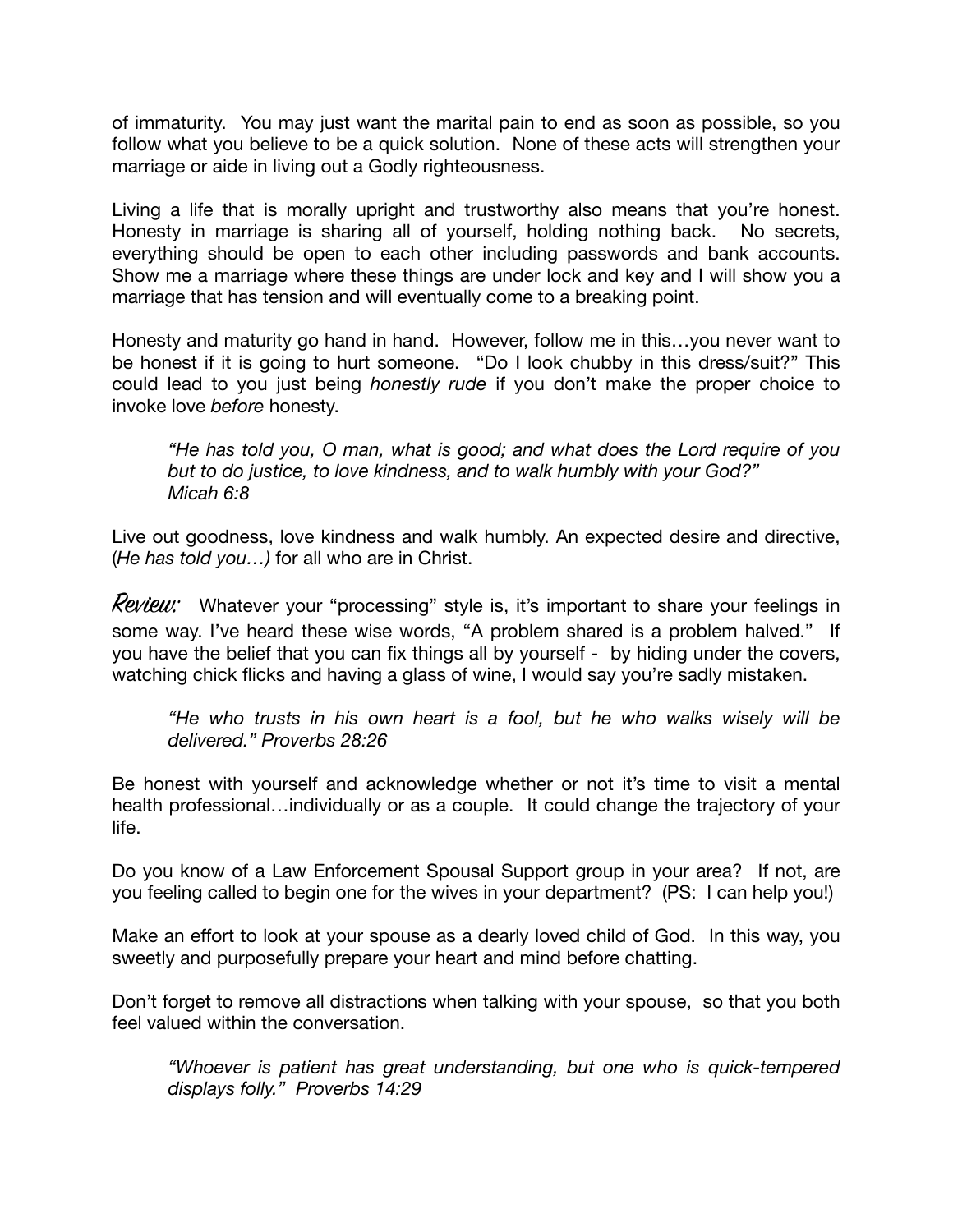Regarding anger - Invite God into this activity: Search your heart, to really see why you may lack the patience to slow down, calm down and have a respectful conversation with your spouse. It is important that you assume the best in your spouse so that you do not enter into conversations already prepared for a defensive response.

Whatever the hot topic is, your conversations should be laced with love.

Go back to the scripture verse (James 1:19-20) and ask the Lord to reveal any way that you may have produced anger instead of righteousness while talking with your officer.

## 7. HOPE IS ALIVE

\_\_\_\_\_\_\_\_\_\_\_\_\_\_\_\_\_\_\_\_\_\_\_\_\_\_\_\_\_\_\_\_\_\_\_\_\_\_\_\_\_\_\_\_\_\_\_\_\_\_\_\_\_\_\_\_\_\_\_\_\_\_\_

*"Hope is the thing with feathers that perches in the soul and sings the tune without the words and never stops at all." – Emily Dickinson* 

I've noticed it personally, when I have hope I can go for miles. I can finish home projects with the hope that it will brighten my interior. I can keep writing with the hope that shared stories have the ability to pull on heart strings and change perspectives. I can eat a balanced diet with the hope that my health will benefit.

With challenges in marital conflicts, I have hope that after the conversation, we will have worked it out to the best of our ability. I also have hope that the next time we come upon the same challenge, the outcome will be smoother and quicker.

Raising kids can be physically and mentally taxing. Keeping up with a toddler is no joke and trying to make decisions for and with our teens that can be life altering is stressful. I had hope, though, that if I submissively handed them over to God in daily prayer, He would guide my parenting so that it aligned with His will.

*"Why, my soul, are you downcast? Why so disturbed within me? Put your hope in God, for I will yet praise him, my Savior and my God." Psalm 42:11* 

It was instantaneous for me to believe in the hope of the Gospel, but living it out sometimes felt like someone had just removed the training wheels off of my childhood bike. I was a bit wobbly as I asked the Lord to help schedule my days, and fell a few times when I said "yes" to too many tasks. I can look back now and be thankful for the difficulties, for those are the things that drew me closer to the Lord. I was brought to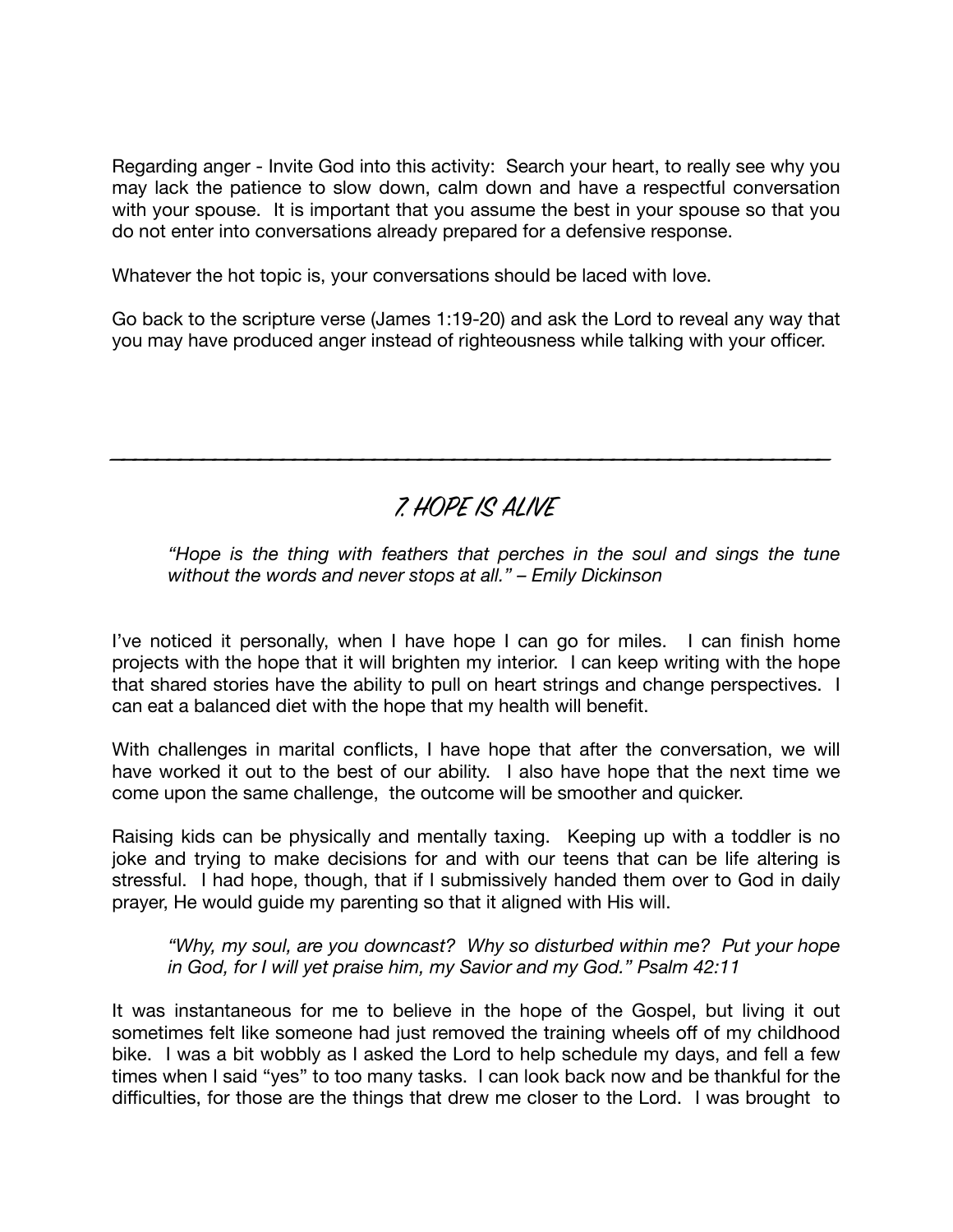my knees as a law enforcement wife and I knew He was the only one who could bring hope to my crazy schedule. Jesus is our true hope.

I rested in Him, learned from Him, soaked in His Word and let it permeate my mind. Truly, He invited me into maturing and persevering within this life of a LEOW, as He showered me with His goodness. Goodness that can't be measured tangibly, but goodness that surprised me with peace, understanding, contentment and resilience… things I couldn't have created on my own. Things that grew my faith and my hope in Him.

*"Do you not know? Have you not heard? The LORD is the everlasting God, the Creator of the ends of the earth. He will not grow tired or weary, and his understanding no one can fathom. He gives strength to the weary and increases the power of the weak. Even youths grow tired and weary, and young men stumble and fall; but those who hope in the LORD will renew their strength. They will soar on wings like eagles; they will run and not grow weary, they will walk and not be faint." Isaiah 40:28-31* 

#### *I'd love to help you see the hope in being a Law Enforcement Wife: Can you identify with the "good stuff?"*

- You're living in the grind now, but your officer may retire at an earlier age than is common among other careers. If you follow a good financial plan now, you will be pleasantly surprised at how much freedom you can have together…and sooner than you may think!
- What about those evenings when he is at work and you're excited to fix whatever you wish for dinner, take a bath, binge on your own Netflix show and gobble down the last bites of pretzel & caramel ice cream…alone. It's good sometimes…look forward to it.
- Another fortunate surprise when we were a young family was that Brian often volunteered in the kids' school classrooms during the week, something that other 9-5, Monday through Friday jobs would not likely ever experience. The kids LOVED it!
- We were able to hit theme parks in the middle of the week because it was dad's day off, and the parks were usually empty. Empty parks are always good for an officer, less time with their head on a swivel checking hands, more time enjoying family.
- During my pregnancies, Brian was able to save up overtime as "time off" and would get almost a month home with the new baby, an option that wasn't readily available to employees from other types of jobs. We were the lucky ones.